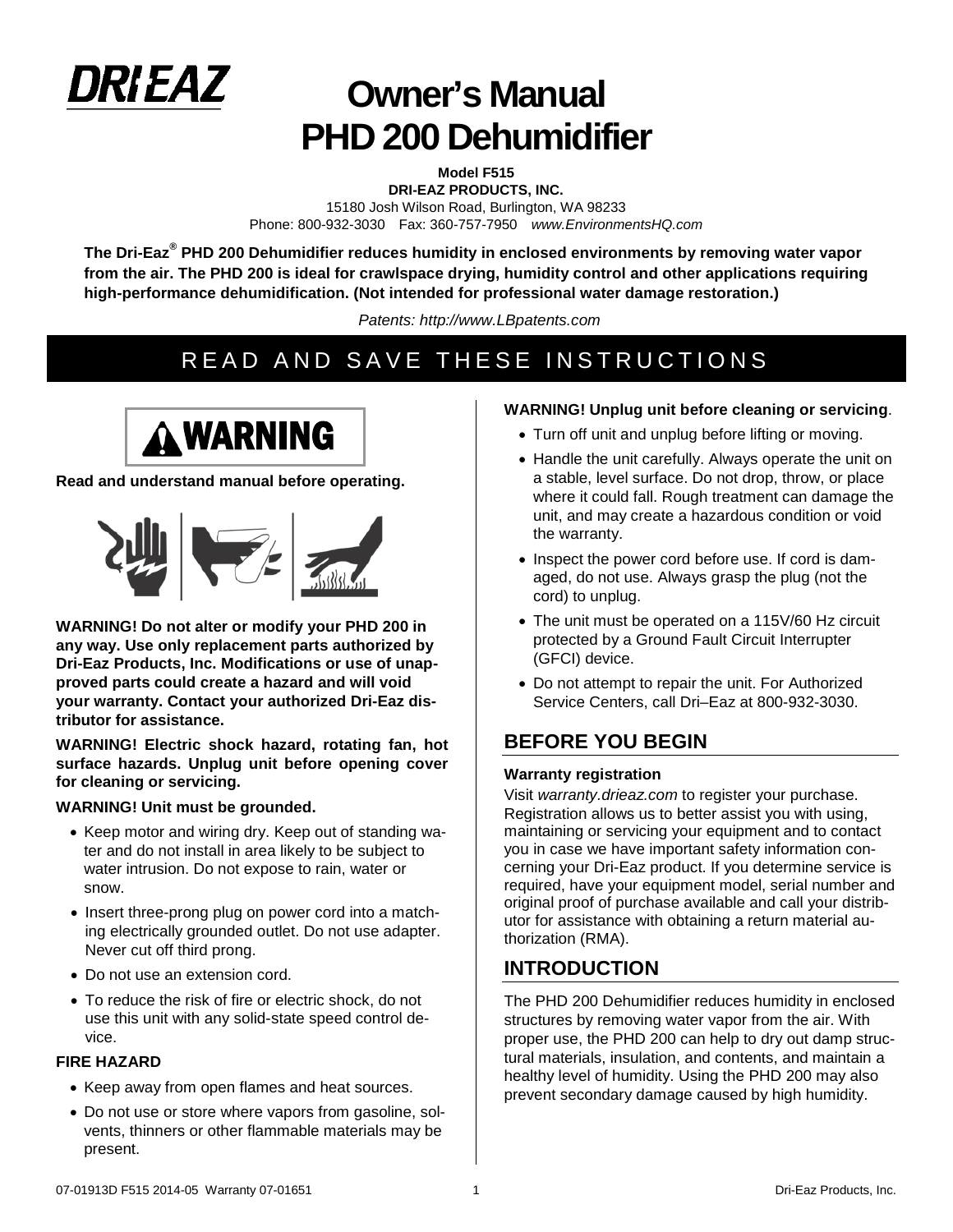#### **How the PHD 200 works**

The PHD 200 refrigerant dehumidifier uses a fan to draw moist air in and condenses it into water that collects in a tray and is automatically pumped out through a drain hose. The PHD 200 is preset to automatically maintain a 50% RH level. To change this setting, see "Humidistat Mode" below. Note: Unit automatically shuts off below 40% RH.

#### **Features:**

- Automatic humidistat to set and maintain desired humidity level.
- Recessed handles for easy positioning in confined spaces.
- Quiet operation and low power consumption.

## **CONTROLS AND OPERATING IN-STRUCTIONS**

## **Set unit upright**

*NOTICE:* **Always store, transport, and use the unit in a horizontal position. If the unit is ever placed in a vertical position, return it to the horizontal position and let it stand for at least 30 minutes before turning it on.** 

## **Positioning a Dehumidifier**

For best results, operate your dehumidifiers in an enclosed area. Place your dehumidifier away from obstructions, and keep it away from anything that could block airflow into and out of the unit. For more information about creating an optimum drying environment, contact Dri-Eaz at 800-932-3030.

TIP: Before installing in a crawlspace or other difficult to access location, plug in the unit and run it for approximately half an hour to ensure proper operation.

## **Set up drain hose**

The PHD 200 condensate pump connects to a 20 ft. (6 m) plastic drain hose equipped with a quick-connect fitting for quick attachment to the unit. To set up the hose, unwrap the entire hose and place the unattached end in a sink, drain, bucket or outdoors – anywhere that water can drain out safely. Connect the other end of the hose to the PHD 200. If you use a bucket or other container for water collection, check it regularly to prevent overflows.

*NOTICE:* Uncoil and straighten the entire drain hose. Do not leave any part of the hose coiled and do not place the end of the hose higher than 3 ft. (1 m) above the bottom of the unit. Also check for kinks or other obstructions that might restrict the flow of water. Obstructions may cause a water backup and result in overflows.

### **Fig. A: Parts Identification**



# **Plug in electrical cord**

The PHD 200 should be plugged into a GFCI-protected 115 volt outlet rated for at least 15 amps. Always plug the cord firmly into the unit first, and then plug the other end into a suitable outlet.

#### **Startup display and normal display modes**

When unit is first plugged in to AC power, the control panel display will briefly cycle through a series of readouts. This is part of the unit's self-diagnosis procedure and no user intervention is required.

## **Turn the unit on**

The control panel on the PHD 200 dehumidifier has a display and a touchpad with four keys. Press the  $\mathbb U$ ON/OFF to turn the unit on. The unit will now go through a compressor delay countdown (up to sixty seconds in duration) and a self diagnostics process.

Once the compressor delay countdown and selfdiagnostics are complete, the display will switch to **normal display mode**.

## **UNIT ON 00 HRS INLET 00°F / INLET 00%**

The **first line** of the display shows the total number of hours the unit has been in operation. This value may be reset to zero to track job hours (see "Job Hours Reset" below). The **second line** of the display alternates between inlet temperature and inlet humidity.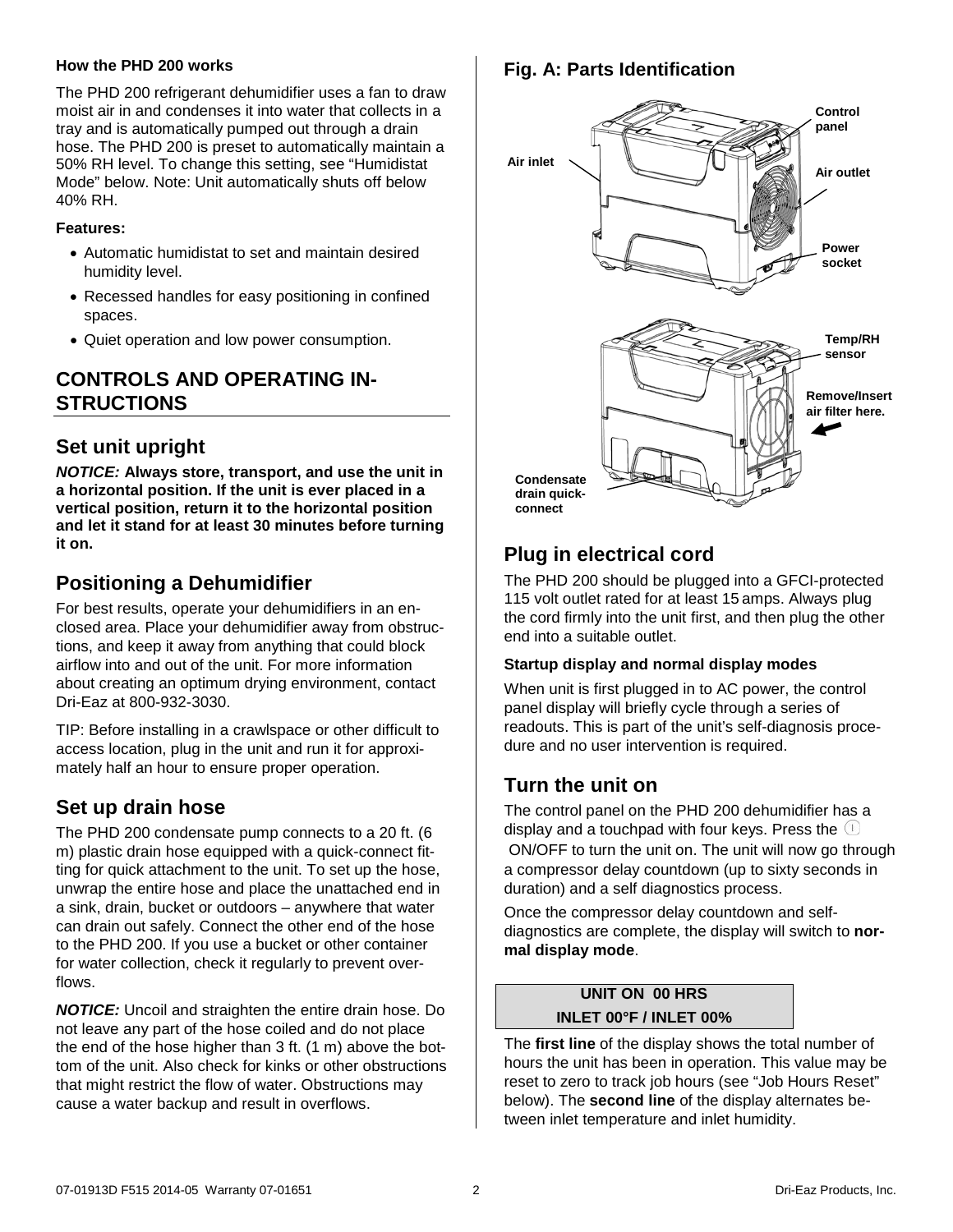#### **User Settings Menu**

A number of display settings may be changed by the user. System information can also be displayed. These items are accessed by pressing DISPLAY MENU. Each press of the key will display the next parameter. When you reach the parameter you wish to adjust, press  $\odot$  MENU SELECTION to increase the value. Press  $\Box$ DISPLAY MENU again to accept the setting and re-start the display cycle. If no keys are selected for 5 minutes the display will automatically reset and return to the normal display mode.

Note that only menu items followed by a greater-than symbol (**>**) may be adjusted.

All settings and modes are discussed in detail in Control Panel Guide, below.

#### **Error messages**

If the PHD 200 onboard diagnostics discover a problem, the unit will display an error message. See "System Messages," p. [6](#page-5-0) for an explanation of each message.



## **Control Panel Guide**

**ON/OFF.** Press to turn the unit on or off. When the machine is turned on, the display normally reads PLEASE WAIT COMP. DELAY and performs a numeral countdown for a maximum of 60 seconds to 0. This delay allows time for refrigerant pressures to equalize for easier starting. Once the unit completes the compressor delay, the display shows UNIT ON XX HRS and cycles

between INLET XX°F and INLET XX%. NOTE: If no compressor delay countdown is displayed, a delay is not necessary and the machine will begin operation immediately.

**DISPLAY MENU.** Press to cycle through the display of additional dehumidifier conditions and User Settings. To return to the main menu, press the ON/OFF key once.

**MENU SELECTION.** Press to change the values of the "User Defined" settings. The MENU SELECTION key acts as the UP key for adjusting the setpoint for Humidistat mode operation. See User Settings Menu (below) for details.

**PURGE.** Press to empty water from the condensate pump reservoir. The display will read PUMP PURGING with a numeral countdown. NOTE: During normal operation, the pump purges automatically every twenty minutes, or whenever the reservoir is full.

#### **Changing settings and viewing system information**

Display setting changes and system information can be accessed by pressing DISPLAY MENU. Each press of the key will display the next parameter (see list below). When you reach the parameter you wish to adjust, press  $\odot$  MENU SELECTION to increase the value. Press  $\Box$  DISPLAY MENU again to accept the setting and re-start the display cycle. If no keys are selected for 5 minutes the display will automatically reset and return to the normal display mode.

Note that only menu items followed by a greater-than symbol (**>**) may be adjusted.

| <b>JOB HOURS</b> |  |
|------------------|--|
| $RESET$ ? >      |  |

Press  $\odot$  MENU SELECTION to reset hours to zero. NOTE: When in Humidistat mode, the unit will display HUMIDISTAT on the top line during normal operation rather than JOB HOURS.

| <b>LIFE HOURS</b> |  |
|-------------------|--|
| 00 HRS            |  |
|                   |  |

Shows total unit operating hours. Value cannot be modified.

| <b>INLET</b>      | <b>OUTLET</b>     |
|-------------------|-------------------|
| $00^{\circ} 00\%$ | $00^{\circ} 00\%$ |
|                   |                   |

Shows current temperature and RH of inlet and outlet.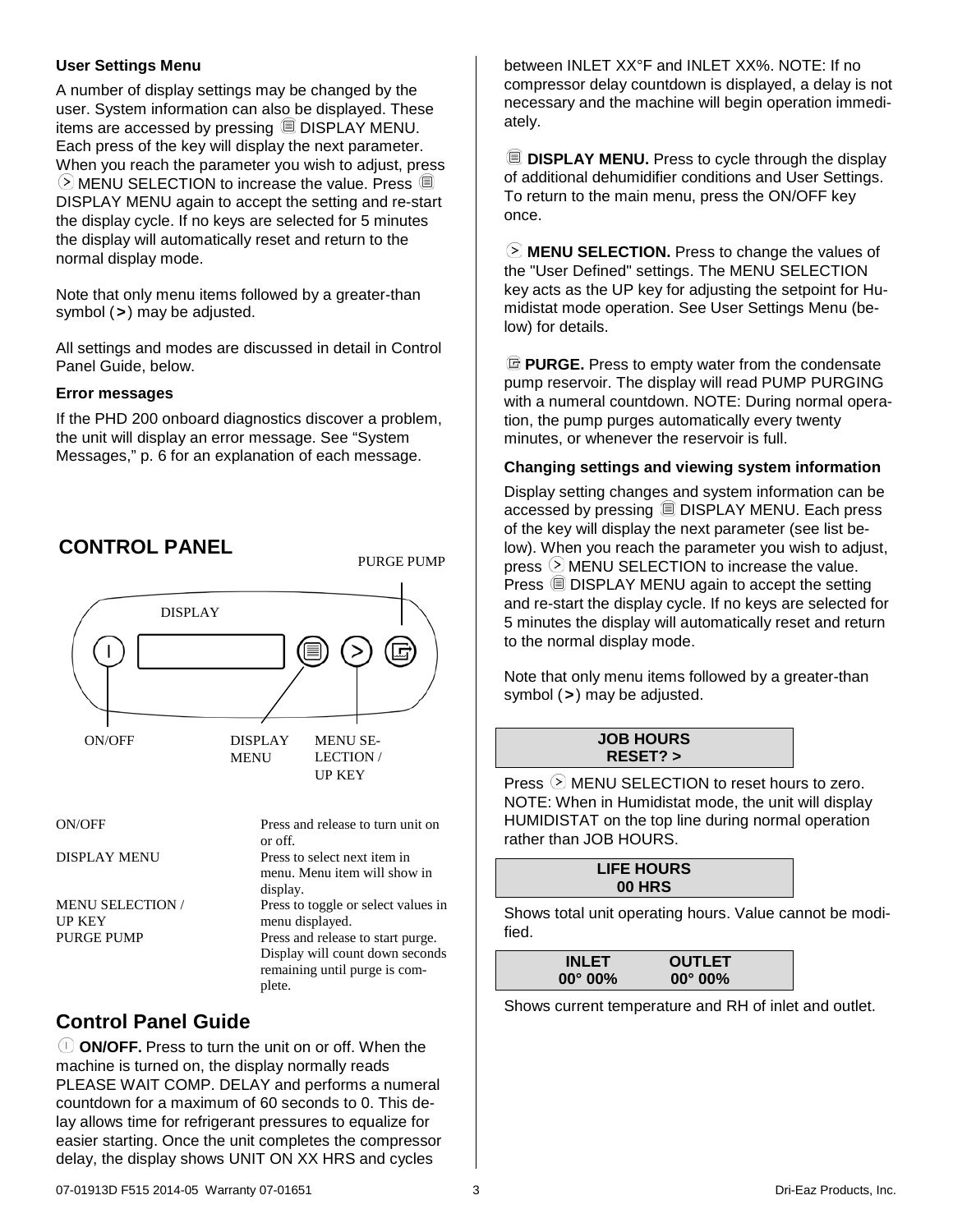## **Normal Operation**

The PHD 200 is preset to automatically maintain a 50% RH level. To change this setting, see "Humidistat Mode" below. Note: Unit automatically shuts off below 40% RH.

## **Humidistat Mode**

#### **HUMIDISTAT MODE ON/OFF >**

In ON mode, unit will maintain the humidistat setpoint (see below). Press  $\odot$  MENU SELECTION to toggle between ON and OFF. NOTE: When in Humidistat mode, the unit will display HUMIDISTAT on the top line during normal operation rather than JOB HOURS.

#### **HUMIDISTAT SETPOINT 00% >**

Sets humidity level when unit is in Humidistat Mode. Press  $\odot$  MENU SELECTION to change RH value. Each press of the button increases the setting by 5% increments, cycling through 90%RH and starting again at 40%RH.

#### **TEMP UNITS F° >**

Shows current temperature scale. Press  $\odot$  MENU SE-LECTION to select Fahrenheit or Centigrade scale.

#### **LANGUAGE ENGLISH >**

Shows current display panel language. Press  $\odot$  MENU SELECTION to select Spanish, German, French or English.

#### **COIL TEMP 00°F**

Displays the cold (evaporator) coil temperature.

#### **SENSOR ID > 00000000**

This function is not used on the PHD 200.

#### **COMPRSSR CURRENT 0.0 A**

<span id="page-3-0"></span>Shows compressor current draw in amps.

# **AT THE END OF THE JOB**

To reduce the possibility of drips when moving the unit, follow these additional steps to ensure that all water is removed from the unit.

NOTICE: To ensure the condensate tank empties completely while purging, make sure the unit is positioned horizontally on a flat surface.

1. If the unit is in a defrost cycle, wait until the unit has returned to normal operating mode before proceeding.

To check, review the control panel. The control panel will show one of the following:

*Defrost in progress:*

#### **UNIT ON 00 HRS DEFROST XX**

Display mode when unit is in defrost mode. XX indicates the minutes remaining on the defrost cycle.

*Shutdown Sequence*

#### **WAIT FOR DEFROST XX**

Display mode when unit is in defrost and is powered down by the user. Unit will complete the defrost cycle to remove any built-up ice and then purge the pump. XX indicates the minutes remaining on the defrost cycle.

*Normal Display:*

#### **UNIT ON 00 HRS INLET XX° F**

Wait until the control shows the *normal display* before proceeding.

2. Gently rock the machine to ensure any water remaining on interior surfaces falls into the sump area.

3. Press the <sup>n</sup> PURGE key. When the purge cycle is complete, turn the unit off.

4. Remove the external drain hose and drain it carefully before storing it.

5. Unplug power cord from power supply and from base of the machine.

# **TRANSPORTATION AND STORAGE**

*NOTICE:* Handle the unit carefully. Do not drop, throw, or place the unit where it could fall. Rough treatment can damage this equipment and may create a hazardous condition or void warranty.

- Do not expose the control panel to moisture, snow or rain.
- Protect from freezing.
- Store and transport securely to avoid any damaging impact to internal parts.
- Secure during transport to prevent sliding and possible injury to vehicle occupants.

# **MAINTENANCE SCHEDULE**

#### **WARNING! ELECTRIC SHOCK HAZARD. Unplug unit before cleaning or servicing**.

**WARNING:** Risk of dust and contaminants exposure. Use of respirator mask and gloves is recommended. If unit has been exposed to potentially dangerous contaminants, clean thoroughly and sanitize before reuse.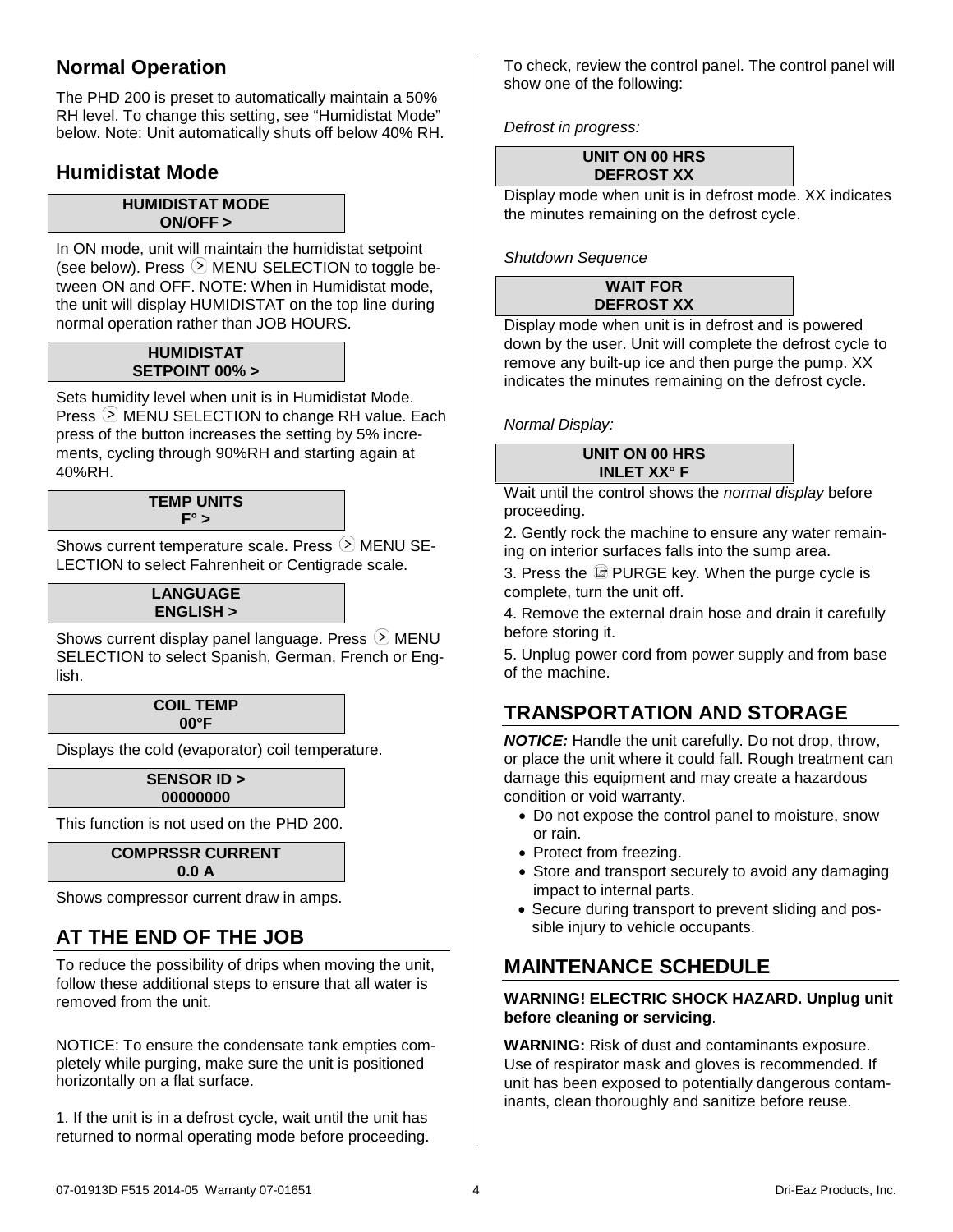*NOTICE:* The unit is fitted with sensitive electronic sensors. Protect the sensors and their lead wires from damage and do not expose them to water or cleaning solution.

#### **The following tools and supplies are needed to complete the maintenance procedures described in this manual:**

Philips screwdriver 10 mm wrench 6 mm hex bit ¼ in. nut driver Cleaning cloths HEPA vacuum cleaner with soft brush nozzle and crevice nozzle.

#### **Recommended**

Cordless drill, small knife, small-jaw pliers, coil cleaning solution, rotomolded housing cleaning solution.

#### **Before each use**

**Inspect the electrical cord for damage.** Look for fraying, cuts, etc. Replace the cord if you find any damage.

**Inspect filter.** The PHD 200 filter should be replaced when the accumulation of dust is visible.

### **Monthly**

<span id="page-4-0"></span>**Inspect and clean coils and interior surfaces**. In normal use, dust can accumulate and can restrict airflow, reducing performance and causing the unit to overheat. Clean when dust accumulation is visible. Remove grills and cover as shown in Fig. B. Use a vacuum cleaner with a brush tool and a soft cloth to remove any debris. Take care not to damage any interior components.

**To maintain appearance**, wipe interior and exterior surfaces with a damp cloth. For deep cleaning and a lasting, protective shine, use an automotive interior cleaner.

## **Fig. B: Disassembly for Cleaning**

**Remove the 4 screws from housing and 2 top screws each from inlet and outlet grills and lift off cover.** 



# **As Needed**

**Clean pump check valve and basin.** If the unit displays the message "ER9 PUMP BLOCKED CHECK PUMP & HOSE", the pump check valve and pump basin may need to be cleaned. Remove grills and cover as shown in Fig. B. Remove screws from pump base and lift out pump. Wipe out pump basin with a damp cloth. Unthread barbed fitting with check valve and rinse fitting and check valve with clean water. Reinstall barbed fitting into pump. Do not overtighten. Reinstall pump on base. Reinstall cover and grills.

**Clean coils.** With the cover removed, inspect both coils. If excessive dust and debris is present, vacuum thoroughly and/or clean with coil cleaner.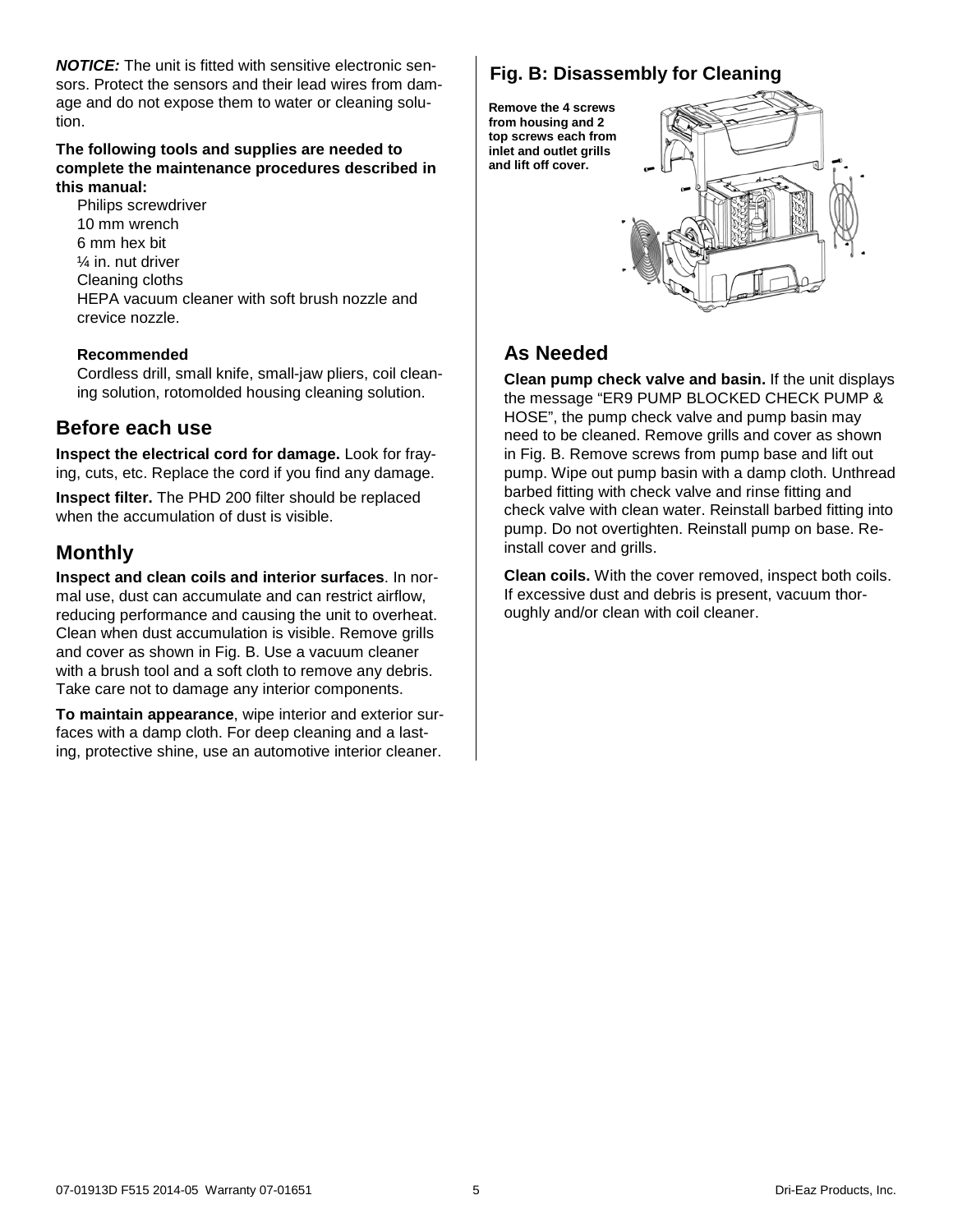## <span id="page-5-0"></span>**System messages**

The PHD 200 control system constantly monitors internal operating conditions. If the system detects a problem, it will produce an error ("ER") message. If the display shows an ER message, first unplug the unit and then plug it back in. This will usually reset the electronics, and the unit will begin operating normally. If the error message reappears, refer to the explanation and solution shown below. If this still does not fix the problem, contact your local authorized service center or call the Dri-Eaz Service Department at 800-932-3030.

**NOTE: The message "POWER FAILURE" is not a system error. When this message is displayed, it indicates that**  power to unit was interrupted and then restored. To clear the message, press the  $\heartsuit$  MENU SELECTION key.

| CONTROL PANEL<br><b>MESSAGE</b>                                                                          | EXPLANATION AND SOLUTION                                                                                                                                                                                                                  |  |
|----------------------------------------------------------------------------------------------------------|-------------------------------------------------------------------------------------------------------------------------------------------------------------------------------------------------------------------------------------------|--|
| <b>ER1 CONTACT SERVICE</b><br><b>CENTER</b>                                                              | Voltage error. Confirm that unit is connected to a suitable AC power supply and that the<br>circuit is not overloaded. If supply is correct, the electronic control panel may require<br>replacement. If error persists, contact service. |  |
| <b>ER2 CONTACT SERVICE</b>                                                                               | Control panel error. The electronic control panel may require replacement. If error per-                                                                                                                                                  |  |
| <b>CENTER</b>                                                                                            | sists, contact service.                                                                                                                                                                                                                   |  |
| <b>ER3 CONTACT SERVICE</b>                                                                               | Unit in defrost too long. Check defrost sensor cable for proper connection. If error per-                                                                                                                                                 |  |
| <b>CENTER</b>                                                                                            | sists, sensor assembly may require replacement. Contact service.                                                                                                                                                                          |  |
| ER4 √ DEFROST SENSOR<br><b>CONNECT</b><br>- alternate message -<br>ER4 √ OUTLET SENSOR<br><b>CONNECT</b> | Sensor error. Check defrost sensor cable for proper connection. If error persists, sensor<br>assembly may require replacement. Contact service.                                                                                           |  |
| ER5 $\sqrt$ SENSOR<br><b>CONNECTION ON BD</b>                                                            | Check inlet Temp/RH sensor for proper connection. If error persists, contact service.                                                                                                                                                     |  |
| ER6 CONTACT                                                                                              | High voltage error. The high voltage board may require replacement. If error persists,                                                                                                                                                    |  |
| <b>SERVICE CENTER</b>                                                                                    | contact service.                                                                                                                                                                                                                          |  |
| ER7 INVALID                                                                                              | Control board DIP switch settings or firmware version may be incorrect. If error persists,                                                                                                                                                |  |
| <b>MODEL SETTING</b>                                                                                     | contact service. Service may ask you to verify DIP switch settings.                                                                                                                                                                       |  |
| ER8 BUTTON STUCK √                                                                                       | Press each membrane key and check for proper operation. If a key doesn't function, or                                                                                                                                                     |  |
| <b>ALL BUTTONS</b>                                                                                       | if the error persists, the membrane overlay may require replacement. Contact service.                                                                                                                                                     |  |
| ER9 PUMP BLOCKED √<br><b>CHECK PUMP &amp; HOSE</b>                                                       | Check for obstructions in drain hose. If clogged, remove hose from unit and blow hose<br>out with compressed air. Inspect and clean the pump check valve and pump basin. See<br>"Clean pump check valve and basin" p. 5.                  |  |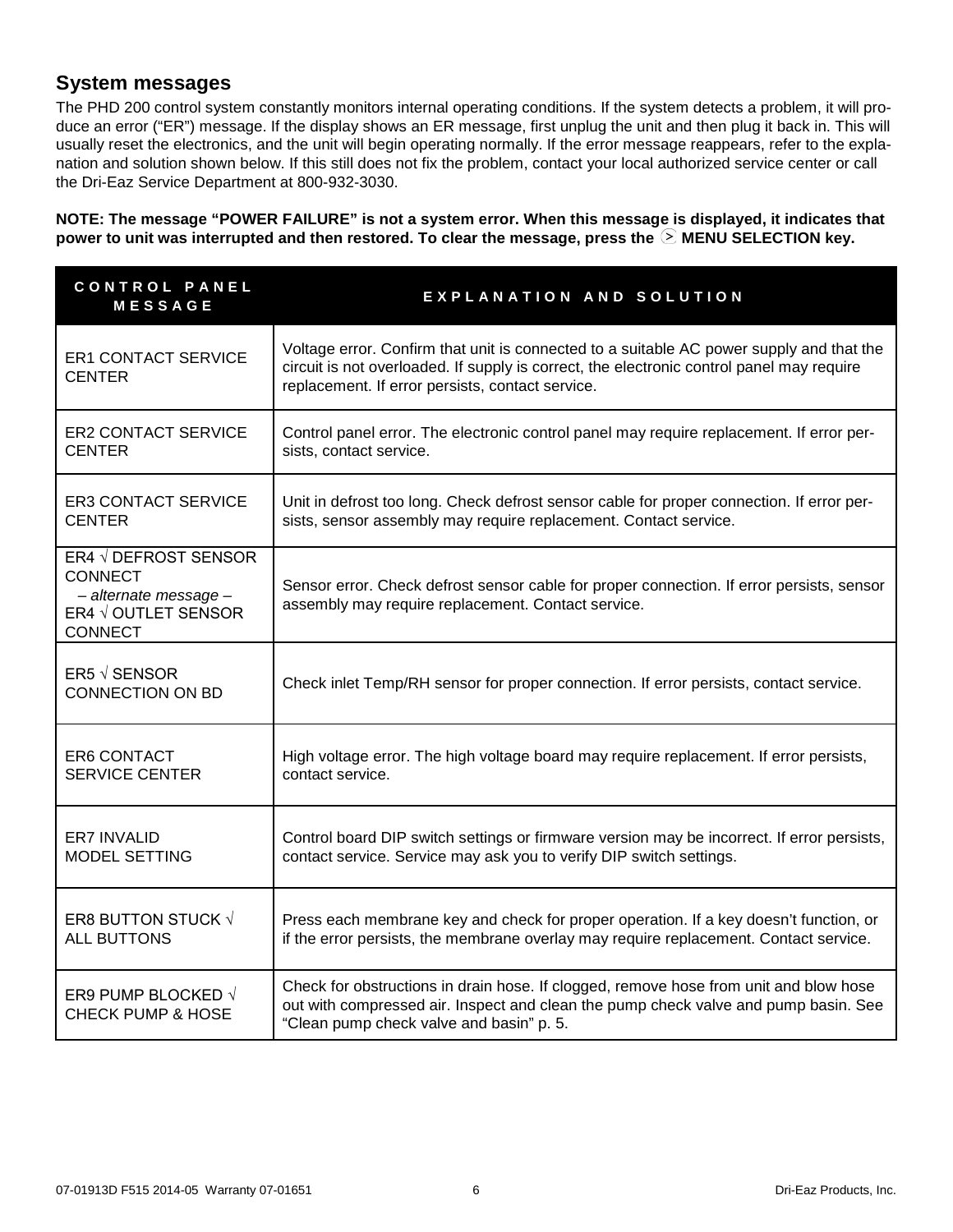## **TROUBLESHOOTING**

| FAULT                               | CAUSE                                                                                        | <b>SOLUTION</b>                                                                                                                                           |
|-------------------------------------|----------------------------------------------------------------------------------------------|-----------------------------------------------------------------------------------------------------------------------------------------------------------|
| Water drips out<br>when moving unit | Unit was unplugged before<br>purging was complete.                                           | Purge unit before moving. See "At the End of the Job," p. 4.                                                                                              |
| Unit does not oper-<br>ate          | Unit not switched on.<br>No power to machine.                                                | Switch unit on.<br>Plug in unit; check power cord connection at wall outlet and at<br>base of unit.                                                       |
| Unit operating, but<br>room not dry | Not enough time to dry.<br>Poor air movement in room.<br>Excessive moist air infiltration.   | Allow more time for drying.<br>Increase air movement with air movers.<br>Seal off area to reduce infiltration.                                            |
| Unit collects too<br>little water   | Room air is dry.<br>Room temperature is too low.<br>Filter is clogged.<br>Coils are clogged. | Confirm humidity level with hygrometer.<br>Increase room temperature.<br>Check filter. Clean or replace as necessary.<br>Check coils. Clean as necessary. |

*If the problem you are experiencing is not listed here, call your local distributor or contact our Service Department toll-free at 800-932-3030 for further assistance.*

#### **SPECIFICATIONS**

| Name                                                                                    | PHD 200 Dehumidifier<br>Model F515                                                           |
|-----------------------------------------------------------------------------------------|----------------------------------------------------------------------------------------------|
| Dimensions (W $\times$ H $\times$ D)                                                    | $12.5 \times 17.6 \times 21.5$ in.<br>$31.8 \times 44.7 \times 130.8$ cm                     |
| Weight (w/ cord & hose)                                                                 | 65 lbs.   29.5 kg                                                                            |
| Amps                                                                                    | 6.2 amps at 80°F/60% RH                                                                      |
| Power                                                                                   | 115V / 60Hz                                                                                  |
| Air movement                                                                            | 180 CFM   5.4 CMM                                                                            |
| Water removal                                                                           | 74 pts/day   35 L/day<br>at 80°F/60% RH (AHAM)<br>120 pts/day   58.6 L/day<br>at 90°F/90% RH |
| Operating temperature<br>range                                                          | 45-100°F   7-38°C                                                                            |
| Specifications are subject to change without notice. Some values<br>may be approximate. |                                                                                              |

#### **PARTS INCLUDED**

20 ft. (6 m) of drain hose with quick-connect fitting. 6 ft. (1.8 m) detachable power cord. 1 disposable mesh air filter (reorder F527)

#### **Optional**

Joist Mounting Kit (F526) Duct Attachment Kit (F530)

**ADDITIONAL PRODUCT INFORMATION** and current documentation is available at *www.EnvironmentsHQ.com*.

#### **FOR PARTS AND SERVICE CALL YOUR LOCAL DISTRIBUTOR** or Dri-Eaz at 800-932-3030.

Visit *[warranty.DriEaz.com](http://warranty.drieaz.com/)* and register your purchase to ensure you receive any important product information.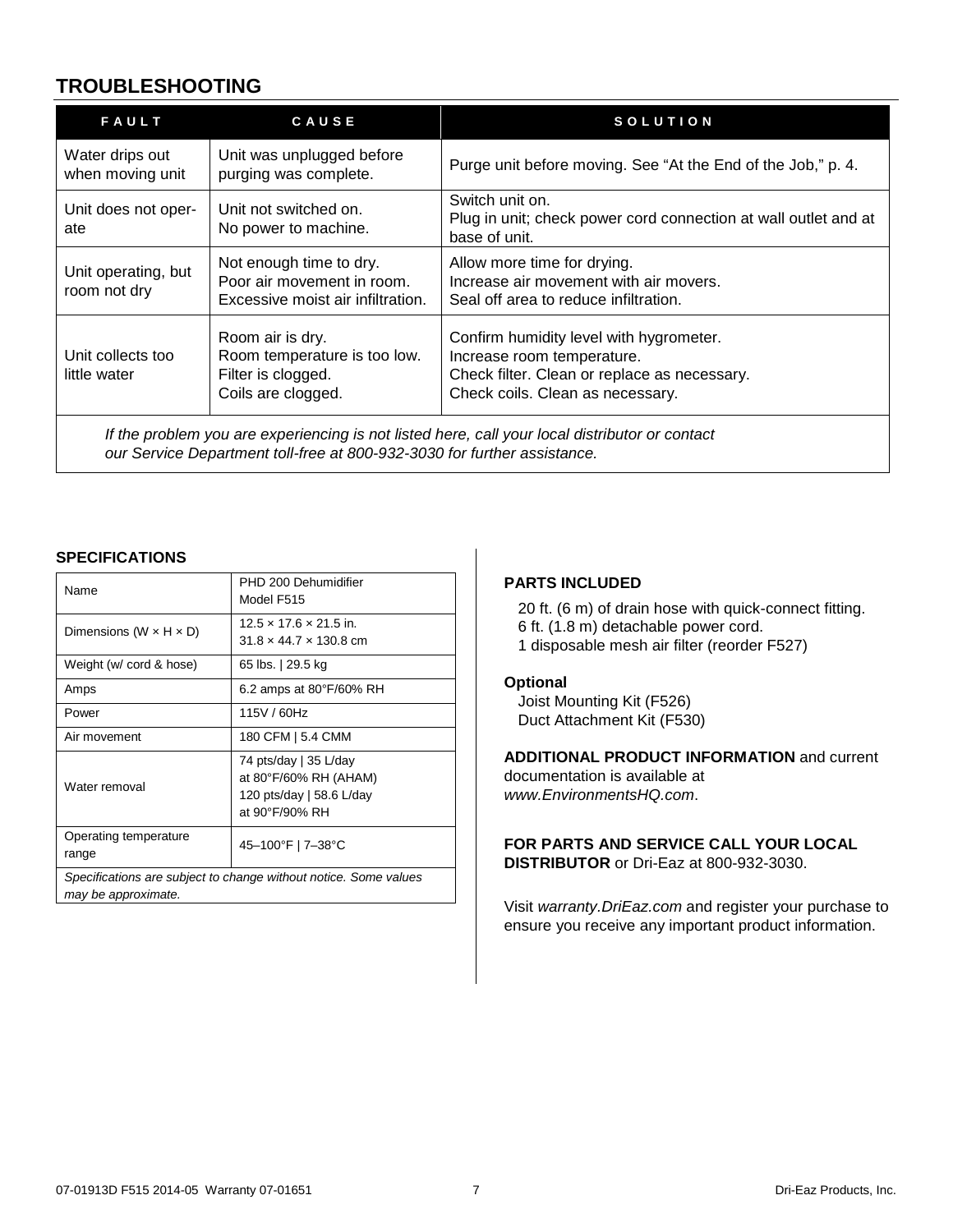

# **Manual del usuario Deshumidificador PHD 200**

**Modelo F515 DRI-EAZ PRODUCTS, INC.**  15180 Josh Wilson Road, Burlington, WA 98233 Teléfono: 800-932-3030 Fax: 360-757-7950 *www.EnvironmentsHQ.com*

**El deshumidificador Dri-Eaz® PHD 200 reduce la humedad en ambientes cerrados al eliminar el vapor de agua del aire. El PHD 200 es ideal para el secado espacio de acceso, control de humedad y otras aplicaciones que requieren deshumidificación de alto rendimiento. (No está diseñado para la restauración de daños de agua profesional.)**

*Patentes: http://www.LBpatents.com*

# LEA Y GUARDE ESTAS INSTRUCCIONES



**Lea y entienda el manual antes de operar el deshumidificador.**



**¡ADVERTENCIA! No altere ni modifique su PHD 200 de ninguna forma. Utilice solamente las piezas de repuesto autorizadas por Dri-Eaz Products, Inc. Las modificaciones o el uso de piezas no autorizadas podrían generar riesgos y anular la garantía. Póngase en contacto con su distribuidor Dri-Eaz autorizado para obtener ayuda.**

**¡ADVERTENCIA! Peligro de choque eléctrico, ventilador giratorio, riesgos por superficies calientes. Desconecte la unidad antes de abrir la cubierta para limpiarla o darle mantenimiento.**

#### **¡ADVERTENCIA! La unidad debe estar conectada a tierra.**

- Mantenga el motor y el cableado secos. Mantenga la unidad lejos del agua estancada y no la instale en zonas que puedan verse sometidas a entrada de agua. No exponga el deshumidificador a la lluvia, agua o nieve.
- Inserte el contacto de tres clavijas del cable de alimentación a un tomacorriente conectado a tierra. No use un adaptador. Nunca corte la tercera clavija.
- No utilice un cable de extensión.
- Para reducir el riesgo de incendio o descarga eléctrica, no use esta unidad con un dispositivo de control de velocidad de estado sólido.

#### **PELIGRO DE INCENDIO**

- Mantenga la unidad apartada de flamas abiertas y fuentes de calor.
- No la utilice ni la almacene donde haya vapores de gasolina, solventes, diluyentes u otros materiales inflamables.

#### **¡ADVERTENCIA! Desconecte la unidad antes de limpiarla o darle mantenimiento**.

- Apague la unidad y desconéctela antes de levantarla o moverla.
- Maneje la unidad con cuidado. Opere siempre la unidad sobre una superficie estable y nivelada. No la deje caer, no la tire ni la coloque donde pueda caerse. Un trato brusco puede dañar la unidad y puede generar una condición peligrosa o anular la garantía.
- Inspeccione el cable de alimentación antes de utilizar la unidad. Si el cable está dañado, no utilice la unidad. Sujete siempre la clavija (no el cable) para desconectarla.
- La unidad debe operarse en un circuito de 115V/60 Hz protegido por un dispositivo interruptor de circuito por falla en tierra (GFCI, por sus siglas en inglés).
- No intente reparar la unidad. Para consultar una lista de los Centros de Servicio Autorizados, llame Dri-Eaz al 800-932-3030.

## **ANTES DE COMENZAR**

#### **Registro de la garantía**

Visite *warranty.drieaz.com* para registrar su compra. El registro nos permite ayudarle mejor con el uso, mantenimiento o servicio de su equipo, y comunicarnos con usted en caso de debamos proporcionarle información de seguridad importante acerca de su producto Dri-Eaz. Si usted considera que la unidad necesita recibir servicio, tenga a la mano la información sobre el modelo de su equipo, el número de serie y el comprobante de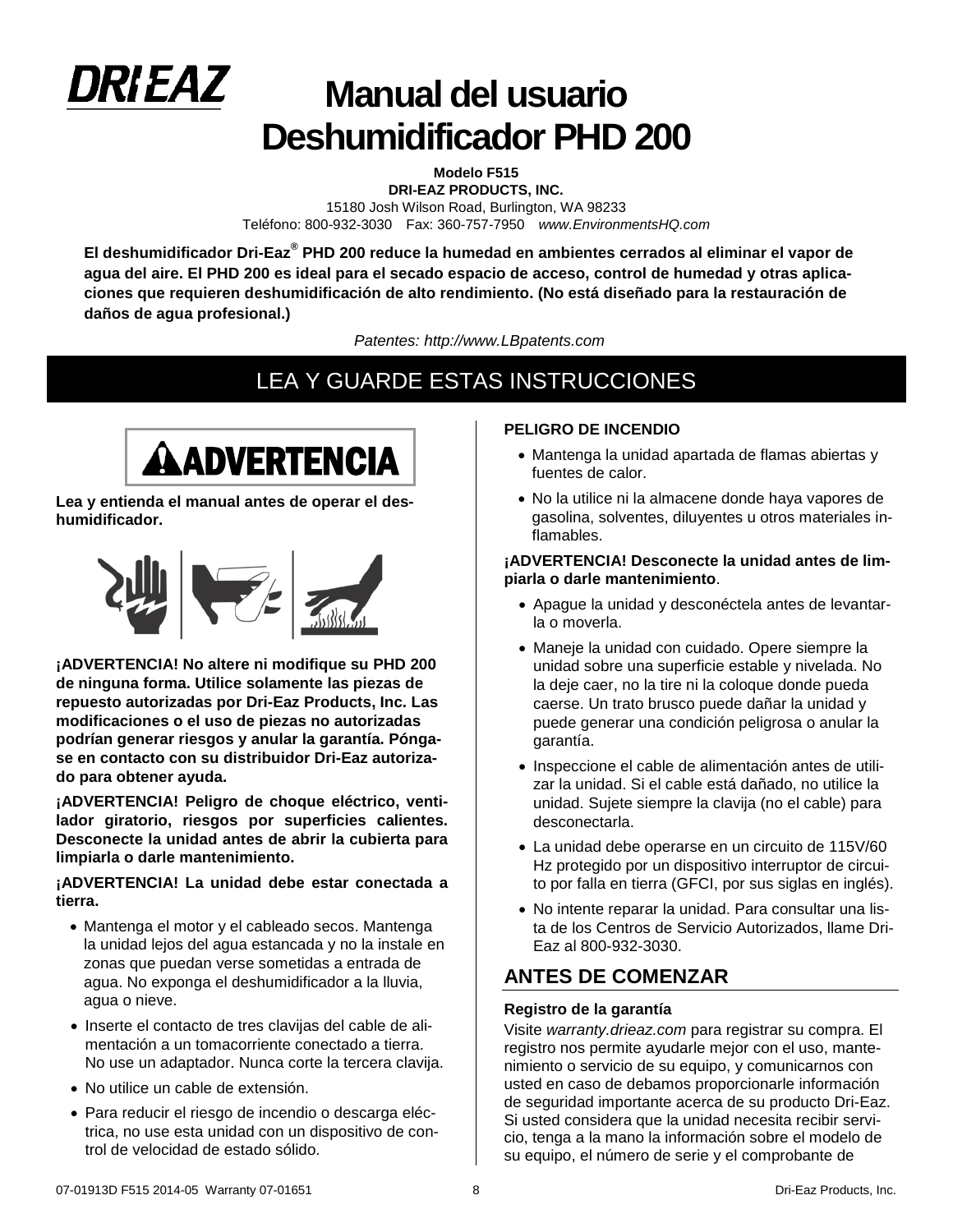compra original, y llame a su distribuidor para que le ayude a obtener una autorización de devolución de materiales (RMA, por sus siglas en inglés).

## **INTRODUCCIÓN**

El deshumidificador PHD 200 reduce la humedad en entornos cerrados estructurales al eliminar el vapor de agua del aire. Con el uso apropiado, el PHD 200 puede ayudar a secar materiales estructurales, aislamiento y contenido húmedos, así como a mantener un nivel saludable de humedad. El uso del PHD 200 también puede evitar daños secundarios causados por el exceso de humedad.

#### **Funcionamiento del PHD 200**

El deshumidificador por refrigeración PHD 200 utiliza un ventilador para extraer el aire húmedo y condensarlo en agua, la cual se acumula en una bandeja y se bombea de forma automática hacia afuera a través de una manguera de desagüe. El PHD 200 está preconfigurado para mantener automáticamente un nivel de humedad relativa del 50%. Para cambiar esta configuración, consulte "Modo de humedad con" más adelante. Nota: La unidad se apaga automáticamente por debajo del 40% de humedad relativa.

#### **Características:**

- Modo de humidistato automático para establecer y mantener el nivel de humedad deseado.
- Manijas empotradas para facilitar su colocación en espacios reducidos.
- Funcionamiento silencioso y de bajo consumo de energía.

## **CONTROLES E INSTRUCCIONES DE OPERACIÓN**

## **Coloque la unidad en posición vertical**

*AVISO:* **Siempre almacene, transporte y utilice la unidad en posición horizontal. Si la unidad llegara a colocarse en posición vertical, póngala en posición horizontal de nuevo y déjela reposar durante al menos 30 minutos antes de encenderla.** 

## **Ubicación del deshumidificador**

Para obtener los mejores resultados, utilice los deshumidificadores en un área cerrada. Coloque el deshumidificador lejos de obstrucciones y manténgalo alejado de cualquier objeto que pueda bloquear el flujo de aire dentro y fuera de la unidad. Para obtener más información acerca de cómo crear un ambiente de secado óptimo, comuníquese con Dri-Eaz al 800-932-3030.

CONSEJO: Antes de instalar la unidad en un sótano de poca altura o cualquier otro lugar de difícil acceso, conecte la unidad y déjela encendida durante aproximadamente media hora para garantizar que funcione correctamente.

## **Imagen A: Identificación de las piezas**



## **Configuración de la manguera de desagüe**

La bomba de condensado del PHD 200 se conecta a una manguera de desagüe de plástico que mide 20 pies (6 m) y cuenta con una conexión de acoplamiento rápido para que pueda conectarla con rapidez a la unidad. Para instalarla, desenrolle toda la manguera y coloque el extremo suelto en un lavabo, desagüe, cubo o al aire libre (en cualquier lugar donde el agua pueda drenarse de forma segura). Conecte el otro extremo de la manguera al PHD 200. Si utiliza un cubo u otro recipiente para recoger el agua, revíselo con regularidad para evitar que el agua se derrame.

*AVISO:* Desenrolle y enderece toda la manguera de desagüe. No deje ninguna parte de la manguera enrollada ni coloque el extremo de la manguera a 3 pies (1 m) por encima de la parte inferior de la unidad. También vea si hay torceduras u otras obstrucciones que podrían restringir el flujo de agua. Las obstrucciones pueden provocar una retención del agua y ocasionar derrames.

## **Conecte el cable eléctrico**

El PHD 200 debe conectarse a un tomacorriente de 115 voltios con protección de GFCI especificado por lo menos para 15 amperios. Siempre conecte firmemente el cable en la unidad primero y luego conecte el otro extremo a un tomacorriente adecuado.

#### **Pantalla de inicio y modos de visualización normales**

Cuando la unidad se conecta por primera vez en la alimentación de corriente alterna (CA), la pantalla del panel de control mostrará brevemente una serie de lecturas en ciclo. Esto es parte del procedimiento de autodia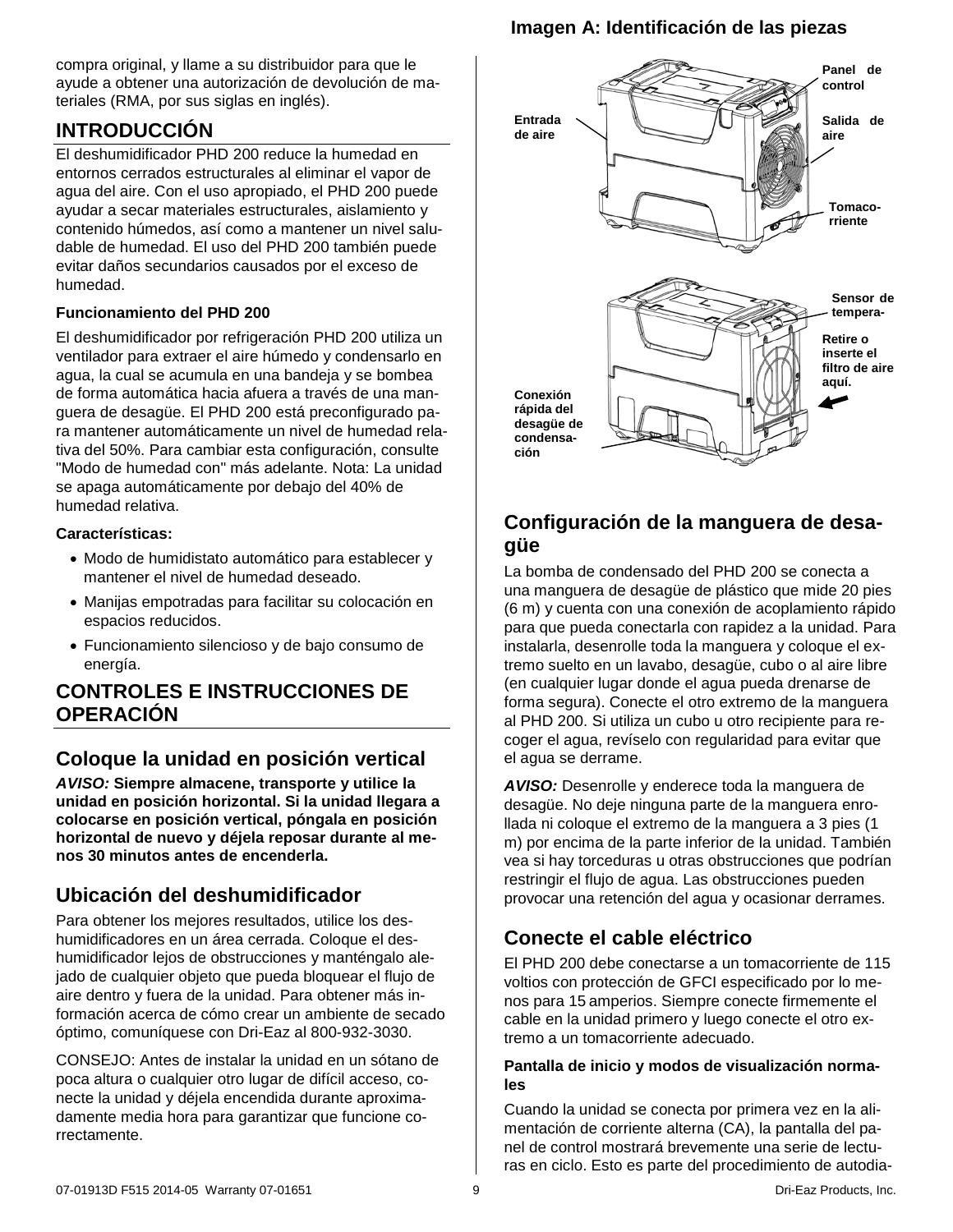gnóstico de la unidad y no se requiere ninguna intervención del usuario.

# **Encienda la unidad**

El panel de control del deshumidificador PHD 200 tiene una pantalla y un panel táctil con cuatro botones. Presione el botón *ON/OFF* (ENCENDIDO / APAGADO) para encender la unidad. La unidad realizará un conteo regresivo de retardo del compresor (de hasta sesenta segundos de duración) y un proceso de autodiagnóstico.

Una vez que la cuenta regresiva del compresor y el autodiagnóstico se hayan completado, la pantalla cambiará al **modo de visualización normal**.

#### **UNIT ON 00 HRS (UNIDAD ENCEN-DIDA 00 HRS) INLET 00°F / INLET 00% (ENTRADA 00° F / ENTRADA 00%)**

La **primera línea** de la pantalla muestra el número total de horas que la unidad ha estado en operación. Este valor puede restablecerse a cero para dar seguimiento a las horas de trabajo (vea "Restablecimiento de horas de trabajo" a continuación). La **segunda línea** de la pantalla muestra alternadamente la temperatura de entrada y la humedad de entrada.

#### **Menú de configuraciones del usuario**

El usuario puede cambiar algunas configuraciones de la pantalla. También se puede mostrar la información del sistema. Se puede tener acceso a estos elementos presionando DISPLAY MENU (MENÚ DE PANTALLA).



Con cada pulsación del botón se mostrará el siguiente parámetro. Cuando llegue al parámetro que quiera ajustar, presione  $\odot$  MENU SELECTION (SELECCIÓN DE MENÚS) para aumentar el valor. Presione DISPLAY MENU (MENÚ DE PANTALLA) de nuevo para aceptar la configuración y volver a iniciar el ciclo de visualización. Si no se selecciona ningún botón durante 5 minutos, la pantalla regresará automáticamente al modo de visualización normal.

Tenga en cuenta que sólo se pueden ajustar los elementos del menú seguidos del símbolo mayor que ( **>** ).

Todos los ajustes y modos se describen con detalle en la Guía del panel de control, que se encuentra más adelante.

#### **Mensajes de error**

Si el diagnóstico incorporado al PHD 200 detecta un problema, la unidad mostrará un mensaje de error. Consulte "Mensajes del sistema" en la pág. [6](#page-5-0) para ver una explicación de cada mensaje.

## **Guía del panel de control**

**ON/OFF (ENCENDIDO / APAGADO).** Presione el botón ON/OFF para encender o apagar la unidad. Cuando el equipo está encendido, la pantalla indica normalmente PLEASE WAIT COMP. DELAY (ESPERE EL RETARDO DEL COMPRESOR) y realiza una cuenta regresiva desde un máximo de 60 segundos hasta 0. Este retardo da tiempo para que se iguale la presión del refrigerante con el fin de facilitar el arranque. Una vez que haya transcurrido el retardo del compresor, la pantalla mostrará UNIT ON XX HRS (UNIDAD ENCENDI-DA XX HORAS) y alternará entre INLET XX°F (ENTRA-DA XX° F e INLET XX% (ENTRADA XX%). NOTA: Si no aparece ninguna cuenta regresiva de retardo del compresor, el retardo no es necesario y la máquina comenzará a funcionar de inmediato.

**DISPLAY MENU (MENÚ DE PANTALLA).** Presione para alternar entre la visualización de las condiciones adicionales del deshumidificador y la configuración del usuario. Para volver al menú principal, presione el botón ON/OFF (ENCENDIDO / APAGADO) una sola vez.

#### **MENU SELECTION (SELECCIÓN DE MENÚS).**

Presione para cambiar los valores de los ajustes "User Defined" (definidos por el usuario). El botón de MENU SELECTION (SELECCIÓN DE MENÚS) funciona como tecla de flecha hacia arriba para ajustar el punto de operación del funcionamiento en el modo de humidistato. Consulte la sección Menú de configuración del usuario (más adelante) para ver más detalles.

**PURGE (PURGA).** Presione para vaciar el agua del depósito de la bomba de condensado. En la pantalla aparecerá PURGING PUMP (PURGANDO BOMBA) con un número de cuenta regresiva. NOTA: Durante el fun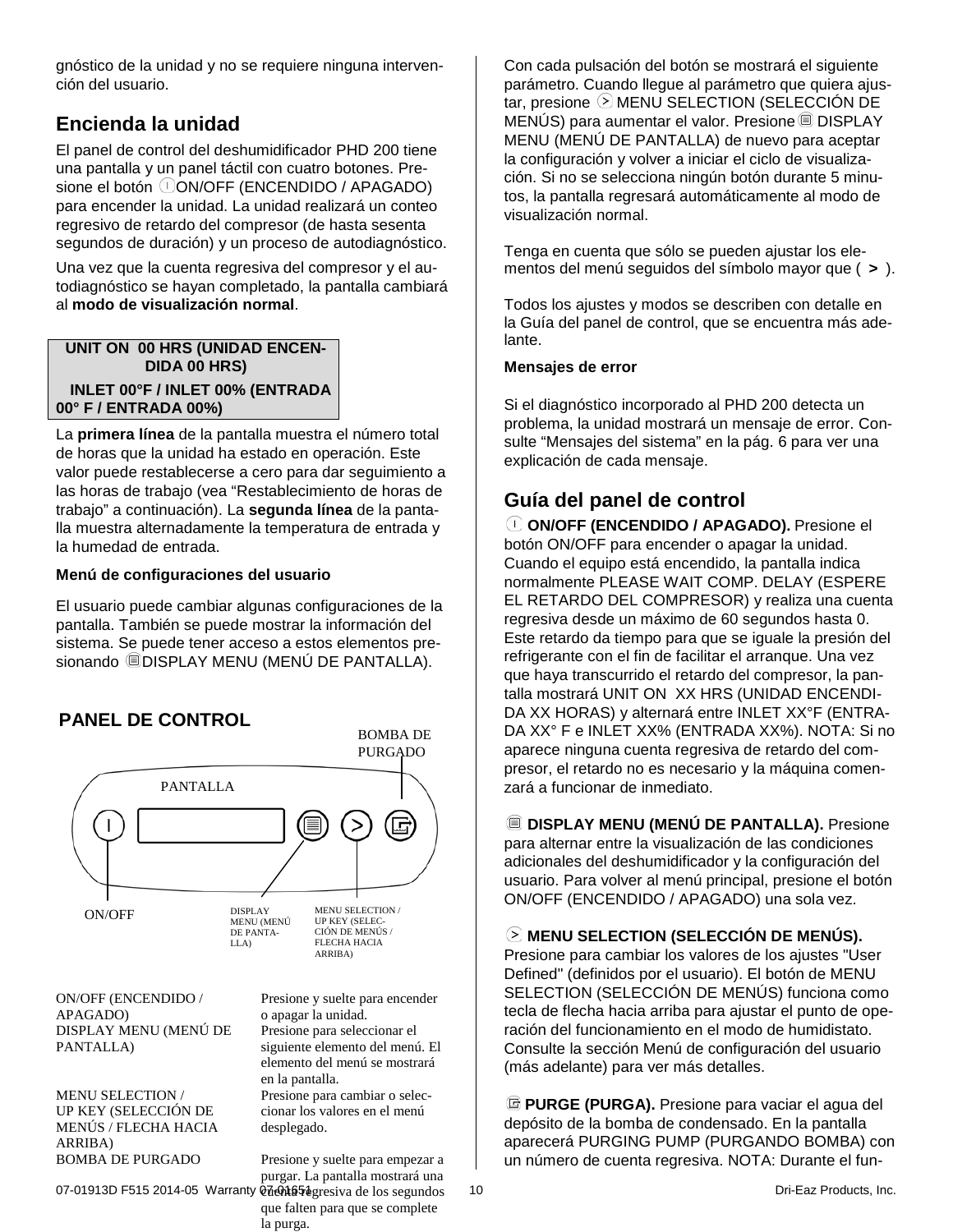cionamiento normal, la bomba se purga automáticamente cada 20 minutos, o cada vez que el depósito esté lleno.

#### **Cambio de configuración y visualización de la información del sistema**

Cambia la configuración de la pantalla y se puede tener acceso a la información del sistema presionando DISPLAY MENU (MENÚ DE PANTALLA). Con cada pulsación del botón se mostrará el siguiente parámetro (vea la lista más adelante). Cuando llegue al parámetro que quiera ajustar, presione  $\odot$  MENU SELECTION (SELECCIÓN DE MENÚS) para aumentar el valor. Presione DISPLAY MENU (MENÚ DE PANTALLA) de nuevo para aceptar la configuración y volver a iniciar el ciclo de visualización. Si no se selecciona ningún botón durante 5 minutos, la pantalla regresará automáticamente al modo de visualización normal.

Tenga en cuenta que sólo se pueden ajustar los elementos del menú seguidos del símbolo mayor que ( **>** ).

#### **JOB HOURS RESET? (¿RESTABLECER HORAS DE TRABAJO?) >**

Presione MENU SELECTION (SELECCIÓN DE MENÚS) para restablecer las horas a cero. NOTA: En el modo de humidistato, la unidad mostrará HUMIDISTAT (HUMIDISTATO) en la línea superior durante el funcionamiento normal en lugar de JOB HOURS (HORAS DE TRABAJO).

#### **LIFE HOURS (HORAS DE VIDA) 00 HRS**

Muestra el total de horas de funcionamiento de la unidad. Este valor no se puede modificar.

#### **INLET (ENTRADA) OUTLET (SALIDA) 00° 00% 00° 00%**

Muestra la temperatura actual y la RH de entrada y salida.

## **Operación normal**

El PHD 200 está preconfigurado para operar en el modo de humidistato a un nivel del 50% de RH. Para cambiar esta configuración, consulte las siguientes instrucciones. Nota: La unidad se apaga automáticamente por debajo del 40% de humedad relativa.

## **Modo de humidistato**

#### **HUMIDISTAT MODE (MODO DE HUMIDISTATO) ON/OFF (ENCENDIDO / APAGADO) >**

En el modo ON (ENCENDIDO), la unidad mantendrá el ajuste predeterminado del humidistato (vea más adelante). Presione  $\odot$  MENU SELECTION (SELECCIÓN DE MENÚS) para alternar entre ON (ENCENDIDO) y OFF

(APAGADO). NOTA: En el modo de humidistato, la unidad mostrará HUMIDISTAT (HUMIDISTATO) en la línea superior durante el funcionamiento normal en lugar de JOB HOURS (HORAS DE TRABAJO).

#### **HUMIDISTAT SETPOINT (PUNTO PREDETERMI-NADO DEL HUMIDISTATO) 00%>**

Ajusta el nivel de humedad cuando la unidad está en el modo de humidistato. Presione  $\odot$  MENU SELECTION (SELECCIÓN DE MENÚS) para cambiar el valor de RH. Cada vez que se presiona el botón, el valor aumenta en incrementos de 5%, y después del 90% de RH comenzará de nuevo en el 40% de RH.

#### **TEMP UNITS (UNIDADES DE TEM-PERATURA) F °>**

Muestra la escala de temperatura actual. Presione  $\odot$ MENU SELECTION (SELECCIÓN DE MENÚS) para seleccionar grados Fahrenheit o centígrados.

#### **LANGUAGE (IDIOMA) ENGLISH (INGLÉS) >**

Muestra el idioma actual del panel de visualización. Presione MENU SELECTION (SELECCIÓN DE MENÚS) para seleccionar español, alemán, francés o inglés.

#### **COIL TEMP (TEMP DE BOBINA) 00° F**

Muestra la temperatura de la bobina (evaporadora) en frío.

#### **SENSOR ID (ID DEL SENSOR) > 00000000**

Esta función no se utiliza en el PHD 200.

**COMPRSSR CURRENT (CORRIENTE DEL COMPRESOR) 0.0 A**

<span id="page-10-0"></span>Muestra la corriente del compresor en amperios.

# **AL FINAL DE LA OPERACIÓN**

Para reducir la posibilidad de que la unidad gotee al moverla, siga estos pasos adicionales con el fin de garantizar que se extraiga toda el agua de la unidad.

AVISO: Para garantizar que el tanque de condensado se vacíe por completo durante el purgado, asegúrese de que la unidad esté en posición horizontal sobre una superficie plana.

1. Si la unidad está en un ciclo de descongelación, espere hasta que ésta vuelva al modo normal de funcionamiento antes de proceder. Para comprobar su estado, revise el panel de control. El panel de control mostrará uno de los siguientes mensajes: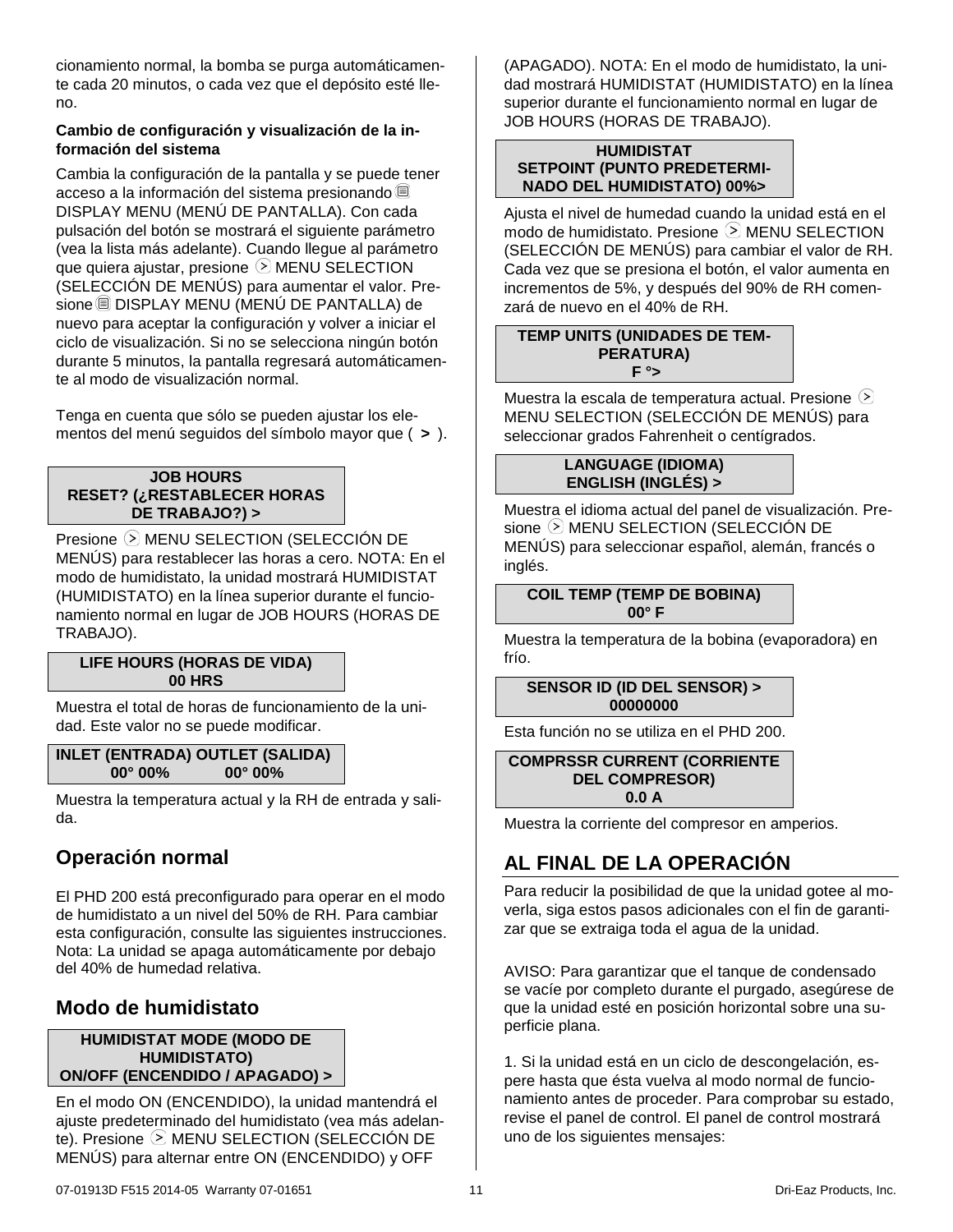#### *Descongelación en curso:*

#### **UNIT ON 00 HRS (UNIDAD ENCENDI-DA 00 HRS) DEFROST XX (DESCONGELACIÓN XX)**

Modo de visualización cuando la unidad está en el modo de descongelación. XX indica los minutos restantes del ciclo de descongelación.

*Secuencia de apagado*

#### **WAIT FOR DEFROST XX (ESPERE A DESCON-GELACIÓN XX)**

Modo de visualización cuando la unidad está en descongelación y el usuario la apaga. La unidad terminará el ciclo de descongelación para eliminar el hielo acumulado y luego purgará la bomba. XX indica los minutos restantes del ciclo de descongelación.

#### *Pantalla normal:*

#### **UNIT ON 00 HRS (UNIDAD ENCENDI-DA 00 HRS) INLET XX° F (ENTRADA XX° F)**

Espere hasta que aparezca en el panel de control la *visualización normal* antes de proceder.

2. Balancee suavemente la máquina para garantizar que cualquier cantidad de agua que quede en las superficies interiores caiga en el área del resumidero.

3. Presione el botón <sup>co</sup> PURGE (PURGAR). Cuando el ciclo de purga haya terminado, apague la unidad.

4. Retire la manguera de desagüe externa y drénela con cuidado antes de almacenarla.

5. Desconecte el cable de la fuente de alimentación y de

## **Imagen B: Desmontaje para limpieza**

**Retire los 4 tornillos de la carcasa y los 2 tornillos superiores de cada una de las parrillas de entrada y salida, y levante la cubierta.** 



la base de la máquina.

# **TRANSPORTE Y ALMACENAMIENTO**

*AVISO:* Maneje la unidad con cuidado. No la deje caer, no la tire ni la coloque donde pueda caerse. Un trato brusco puede dañar el equipo y puede generar una condición peligrosa o anular la garantía.

- No exponga el panel de control a la humedad, la nieve ni la lluvia.
- Proteja la unidad contra la congelación.
- Almacene y transporte la unidad de forma segura para evitar que las piezas internas se dañen.
- Asegúrela durante el transporte para evitar deslizamientos y posibles lesiones a los ocupantes del vehículo.

## **PROGRAMA DE MANTENIMIENTO**

#### **¡ADVERTENCIA! PELIGRO DE DESCARGA ELÉC-TRICA. Desconecte la unidad antes de limpiarla o darle mantenimiento**.

**ADVERTENCIA:** Riesgo de exposición al polvo y a contaminantes. Se recomienda utilizar una máscara con respirador y guantes. Si la unidad ha estado expuesta a contaminantes potencialmente peligrosos, limpie y desinfecte la unidad a fondo antes de volver a utilizarla.

*AVISO:* La unidad está equipada con sensores electrónicos sensibles. Proteja los sensores y las puntas de sus cables contra daños y no los exponga al agua ni a la solución de limpieza.

#### **Se requieren las siguientes herramientas y materiales para llevar a cabo los procedimientos de mantenimiento que se describen en este manual:**

Destornillador philips Llave de 10 mm Punta hexagonal de 6 mm Llave de tuercas de ¼ pulg. Paños para limpieza Aspiradora de absorción de partículas de alta eficiencia (HEPA, por sus siglas en inglés) con boquilla de cepillo suave y boquilla estrecha.

#### **Herramientas y materiales recomendados**

Taladro inalámbrico, cuchilla pequeña, pinzas de quijada pequeña, solución de limpieza para la bobina, solución de limpieza de carcasa rotomoldeada.

## **Antes de cada utilización**

**Revise si el cable eléctrico está dañado.** Busque quemaduras, cortaduras, etc. Reemplace el cable si está dañado.

**Revise el filtro.** El filtro del PHD 200 debe reemplazarse cuando la acumulación de polvo sea visible.

### **Cada mes**

#### **Revise y limpie las bobinas y las superficies internas**. Con el uso normal, el polvo puede acumularse y puede restringir el flujo del aire, lo cual reduce el rendimiento y ocasiona que la unidad se sobrecaliente. Limpie cuando la acumulación de polvo sea visible. Quite las parrillas y la cubierta según se muestra en la Imagen B. Utilice una aspiradora con un cepillo y un paño suave para eliminar cualquier residuo. Tenga cuidado de no dañar los componentes internos.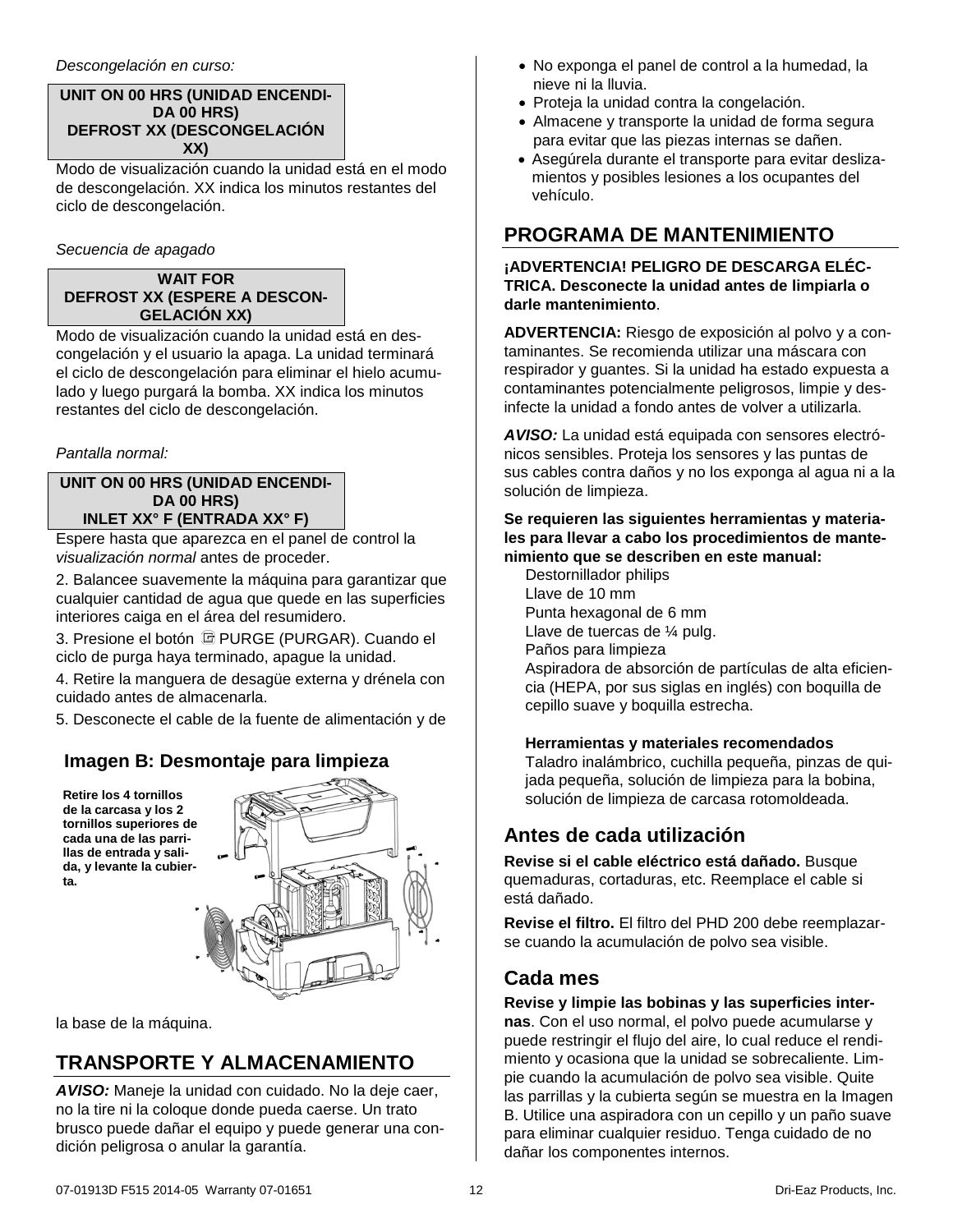**Para mantener una buena apariencia**, limpie las superficies interiores y exteriores con un paño húmedo. Para una limpieza profunda y un brillo duradero y protector, utilice un limpiador para interiores de automóviles.

## **Según se requiera**

<span id="page-12-0"></span>**Limpie la válvula de retención y el depósito de la bomba.** Si la unidad muestra el mensaje "ER9 PUMP BLOCKED CHECK PUMP & HOSE" (ERROR 9: BOM-BA BLOQUEADA; REVISAR LA BOMBA Y LA MAN-GUERA), es posible que sea necesario limpiar la válvula de retención y el recipiente de la bomba. Quite las parrillas y la cubierta según se muestra en la Imagen B. Retire los tornillos de la base de la bomba y saque la bomba. Limpie el depósito de la bomba con un paño húmedo. Desenrosque la boquilla estriada de la válvula de retención y enjuague la boquilla y la válvula de retención con agua limpia. Vuelva a colocar la boquilla estriada en la bomba. No apriete demasiado. Vuelva a instalar la bomba en la base. Vuelva a instalar la cubierta y las parrillas.

**Limpie las bobinas.** Con la cubierta retirada, inspeccione las dos bobinas. Si hay polvo y suciedad, limpie a fondo con una aspiradora o limpie con limpiador para bobinas.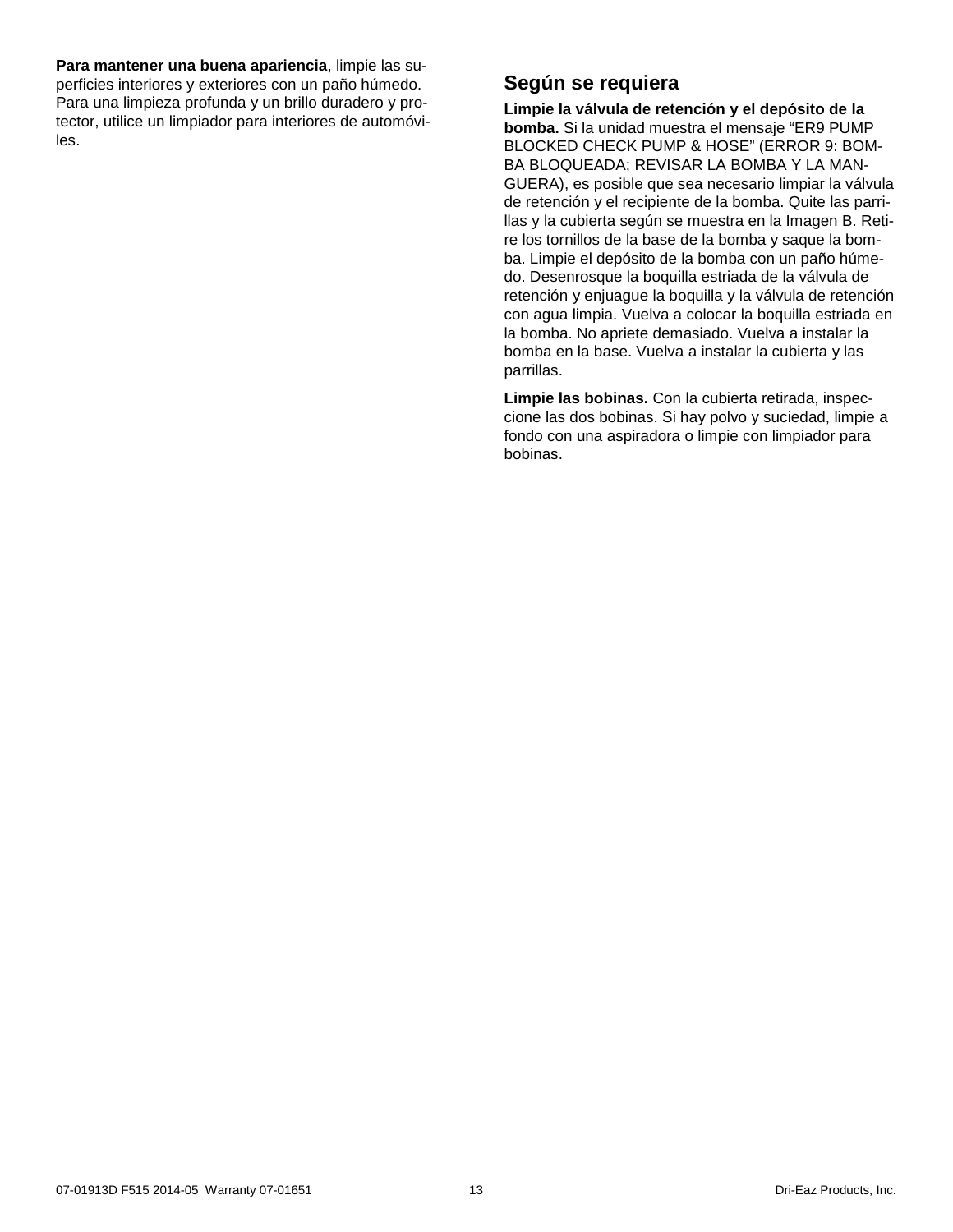## **Mensajes del sistema**

El sistema de control del PHD 200 supervisa de manera constante las condiciones de funcionamiento interno. Si el sistema detecta un problema, se producirá un mensaje de error ("ER"). Si la pantalla muestra un mensaje de error, primero intente desconectar la unidad y volver a conectarla. Esto por lo general restablecerá los componentes electrónicos y la unidad comenzará a funcionar normalmente. Si vuelve a aparecer el mensaje de error, consulte la explicación y la solución que se muestran a continuación. Si esto no soluciona el problema, comuníquese a su centro de servicio autorizado o llame al Departamento de Servicio de Dri-Eaz al 800-932-3030.

**NOTA: El mensaje "POWER FAILURE" (FALLA EN LA ENERGÍA) no es un error del sistema. Cuando aparezca este mensaje, significa que se interrumpió la energía de alimentación de la unidad y luego se restauró. Para borrar el mensaje, presione el botón**  $\odot$  **MENU SELECTION (SELECCIÓN DE MENÚS).** 

| <b>MENSAJE DEL PANEL DE CON-</b><br><b>TROL</b>                                                                                                                                                           | <b>EXPLICACIÓN Y SOLUCIÓN</b>                                                                                                                                                                                                                                                                                                                        |
|-----------------------------------------------------------------------------------------------------------------------------------------------------------------------------------------------------------|------------------------------------------------------------------------------------------------------------------------------------------------------------------------------------------------------------------------------------------------------------------------------------------------------------------------------------------------------|
| <b>ER1 CONTACT SERVICE CEN-</b><br>TER (ERROR 1: COMUNIQUESE<br>AL CENTRO DE SERVICIO)                                                                                                                    | Error de voltaje. Confirme que la unidad esté conectada a una fuente de ali-<br>mentación de CA adecuada y que el circuito no esté sobrecargado. Si la ali-<br>mentación es la correcta, es posible que sea necesario reemplazar el panel de<br>control electrónico. Si el error persiste, póngase en contacto con el departa-<br>mento de servicio. |
| <b>ER2 CONTACT SERVICE CEN-</b><br>TER (ERROR 2: COMUNIQUESE<br>AL CENTRO DE SERVICIO)                                                                                                                    | Error del panel de control. Es posible que sea necesario reemplazar el panel de<br>control electrónico. Si el error persiste, póngase en contacto con el departa-<br>mento de servicio.                                                                                                                                                              |
| ER3 CONTACT SERVICE CEN-<br>TER (ERROR 3: COMUNIQUESE<br>AL CENTRO DE SERVICIO)                                                                                                                           | Unidad en descongelación por demasiado tiempo. Revise el cable del sensor<br>de descongelación para verificar que la conexión sea la correcta. Si el error<br>persiste, es posible que sea necesario reemplazar el ensamble del sensor.<br>Comuníquese al departamento de servicio.                                                                  |
| ER4 √ DEFROST SENSOR<br>CONNECT (ERROR 4: $\sqrt$ CO-<br>NECTOR DEL SENSOR DE<br>DESCONGELACIÓN)<br>- mensaje alterno -<br>ER4 √ OUTLET SENSOR CON-<br>NECT (ERROR 4: √ CONECTOR<br>DEL SENSOR DE SALIDA) | Error en el sensor. Revise el cable del sensor de descongelación para verificar<br>que la conexión sea la correcta. Si el error persiste, es posible que sea necesa-<br>rio reemplazar el ensamble del sensor. Comuníquese al departamento de ser-<br>vicio.                                                                                         |
| ER5 $\sqrt$ SENSOR<br>CONNECTION ON BD (ERROR<br>5: √ CONEXIÓN DEL SENSOR<br>EN BD                                                                                                                        | Revise que el sensor de temperatura / RH de entrada tenga la conexión ade-<br>cuada. Si el error persiste, póngase en contacto con el departamento de servi-<br>cio.                                                                                                                                                                                 |
| <b>ER6 CONTACT</b><br><b>SERVICE CENTER (ERROR 6:</b><br>COMUNÍQUESE AL CENTRO DE<br>SERVICIO)                                                                                                            | Error de alto voltaje. Es posible que sea necesario reemplazar el tablero de alto<br>voltaje. Si el error persiste, póngase en contacto con el departamento de servi-<br>cio.                                                                                                                                                                        |
| <b>ER7 INVALID</b><br>MODEL SETTING (ERROR 7:<br>CONFIGURACIÓN INVÁLIDA<br>DEL MODELO)                                                                                                                    | Es posible que la configuración del interruptor DIP de la tarjeta de control o la<br>versión del firmware sea incorrecta. Si el error persiste, póngase en contacto<br>con el departamento de servicio. El departamento de servicio puede pedirle<br>que verifique la configuración del interruptor DIP.                                             |
| ER8 BUTTON STUCK √ ALL<br><b>BUTTONS (ERROR 8: BOTÓN</b><br>ATORADO √ TODOS LOS BO-<br>TONES)                                                                                                             | Presione cada tecla de la membrana y verifique que funcionen correctamente.<br>Si alguna tecla no funciona, o si persiste el error, es posible que sea necesario<br>reemplazar la membrana. Comuníquese al departamento de servicio.                                                                                                                 |
| ER9 PUMP BLOCKED $\sqrt$ CHECK<br>PUMP & HOSE (ERROR 9:<br>BOMBA BLOQUEADA √ REVISE<br>LA BOMBA Y LA MANGUERA)                                                                                            | Revise si hay obstrucciones en la manguera de desagüe. Si está obstruida,<br>retire la manguera de la unidad y aplique aire comprimido en su interior. Revise<br>y limpie la válvula de retención y el depósito de la bomba. Vea "Limpieza de la<br>válvula de retención y del depósito de la bomba" en la pág. 13.                                  |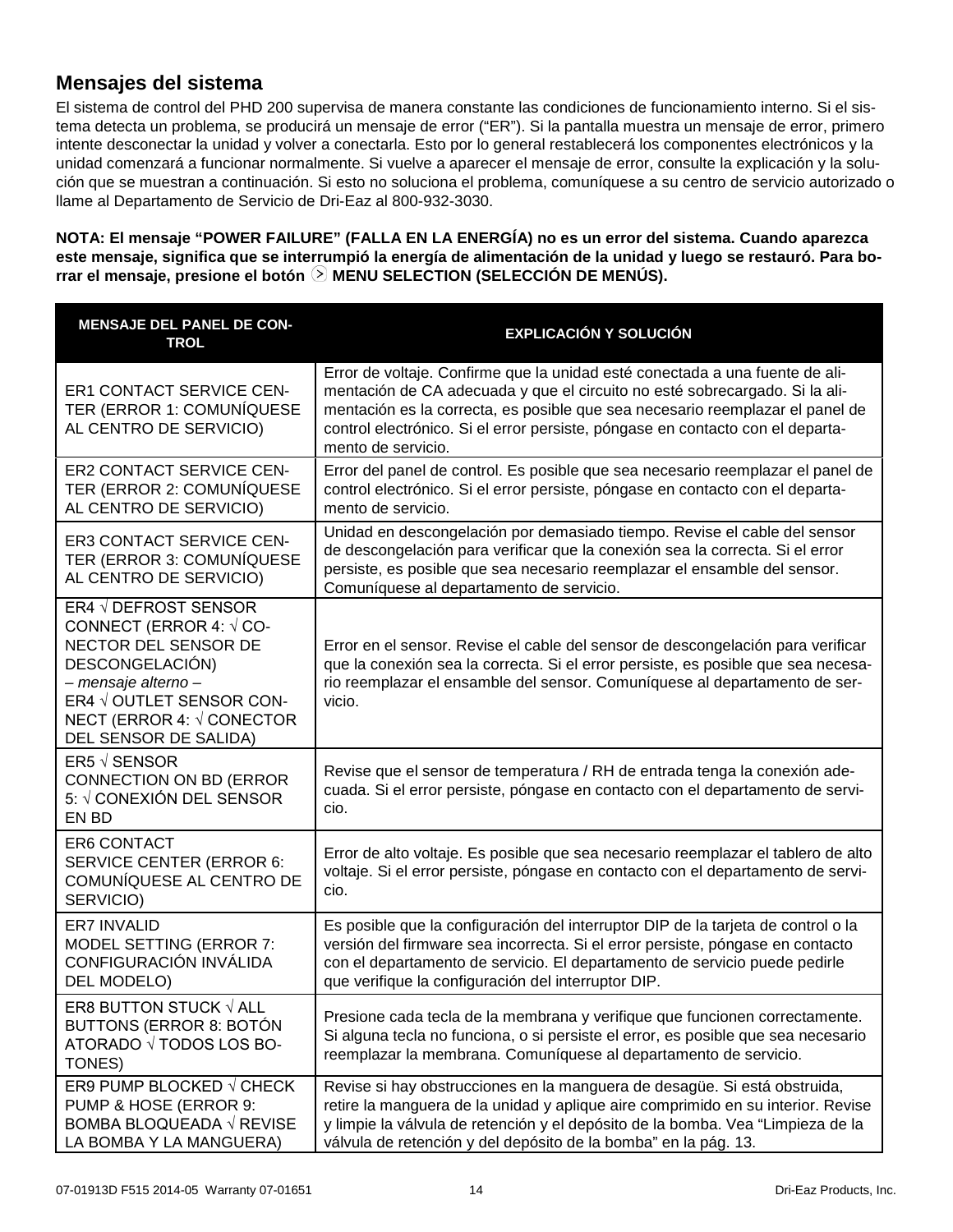## **SOLUCIÓN DE PROBLEMAS**

| <b>FALLA</b>                                                                                                                                                                            | <b>CAUSA</b>                                                                                                                               | <b>SOLUCIÓN</b>                                                                                                                                                                                                     |
|-----------------------------------------------------------------------------------------------------------------------------------------------------------------------------------------|--------------------------------------------------------------------------------------------------------------------------------------------|---------------------------------------------------------------------------------------------------------------------------------------------------------------------------------------------------------------------|
| Gotea agua<br>cuando se mueve<br>la unidad                                                                                                                                              | Se desconectó la unidad antes<br>de terminar de purgar.                                                                                    | Purgue la unidad antes de moverla. Vea "Al final de la opera-<br>cion" en la pág. 11.                                                                                                                               |
| La unidad no<br>funciona                                                                                                                                                                | La unidad no está encendida.<br>No hay alimentación a la<br>máquina.                                                                       | Encienda la unidad.<br>Conecte la unidad, revise la conexión del cable de alimenta-<br>ción en el tomacorriente de la pared y en la base de la unidad.                                                              |
| La unidad funcio-<br>na, pero la habi-<br>tación no se seca                                                                                                                             | El tiempo no es suficiente para<br>el secado.<br>Poco movimiento del aire en la<br>habitación.<br>Infiltración excesiva de aire<br>húmedo. | Permita más tiempo para el secado.<br>Aumente el movimiento del aire con ventiladores.<br>Selle el área para reducir la infiltración.                                                                               |
| La unidad recoge<br>muy poca agua                                                                                                                                                       | El aire ambiente está seco.<br>La temperatura ambiente es<br>demasiado baja.<br>El filtro está obstruido.<br>Las bobinas están obstruidas. | Confirme el nivel de humedad con un higrómetro.<br>Aumente la temperatura de la habitación.<br>Revise el filtro. Limpie o reemplace según sea necesario.<br>Revise las bobinas. Límpielas en caso de ser necesario. |
| Si el problema que experimenta no está en esta lista, llame a su distribuidor local a<br>la línea sin costo de nuestro departamento de servicio al 800-932-3030 para obtener más ayuda. |                                                                                                                                            |                                                                                                                                                                                                                     |

#### **ESPECIFICACIONES**

| Nombre                                                                                                      | Deshumidificador PHD 200<br>Modelo F515                                                          |
|-------------------------------------------------------------------------------------------------------------|--------------------------------------------------------------------------------------------------|
| Dimensiones (ancho x alto x<br>fondo)                                                                       | $12.5 \times 17.6 \times 21.5$ cm<br>$31.8 \times 44.7 \times 130.8$ cm                          |
| Peso (c/cable y manguera)                                                                                   | 65 libras.   29.5 kg                                                                             |
| Amperios                                                                                                    | 6.2 amperios a $80^{\circ}$ F / 60% de RH                                                        |
| Energía                                                                                                     | 115V / 60 Hz                                                                                     |
| Movimiento del aire                                                                                         | 180 CFM   5.4 CMM                                                                                |
| Eliminación del agua                                                                                        | 74 pts/día   35 L/día<br>a 80° F / 60% RH (AHAM)<br>120 pts/día   56.8 L/día<br>a 90° F / 90% RH |
| Rango de temperatura de<br>operación                                                                        | 45-100° F   7-38° C                                                                              |
| Las especificaciones están sujetas a cambios sin previo aviso. Al-<br>gunos valores pueden ser aproximados. |                                                                                                  |

#### **PIEZAS INCLUIDAS**

Manguera de desagüe de 20 pies (6 m) con conexión de acoplamiento rápido. Cable de alimentación extraíble de 6 pies (1.8 m). 1 filtro de aire malla desechable (F527)

#### **Opcional**

Juego de montaje para vigas (Orden F526) Duct Attachment Kit (F530)

Hay **INFORMACIÓN ADICIONAL DEL PRODUCTO** y documentos actualizados disponibles en *www.EnvironmentsHQ.com*.

#### **PARA PEDIR INFORMACIÓN SOBRE PIEZAS Y SERVICIO, LLAME A SU DISTRIBUIDOR LOCAL** o a Dri-Eaz al 800-932-3030.

Visite el sitio *[warranty.DriEaz.com](http://warranty.drieaz.com/)* y registre su compra para garantizar que reciba información sobre los lanzamientos de productos importantes.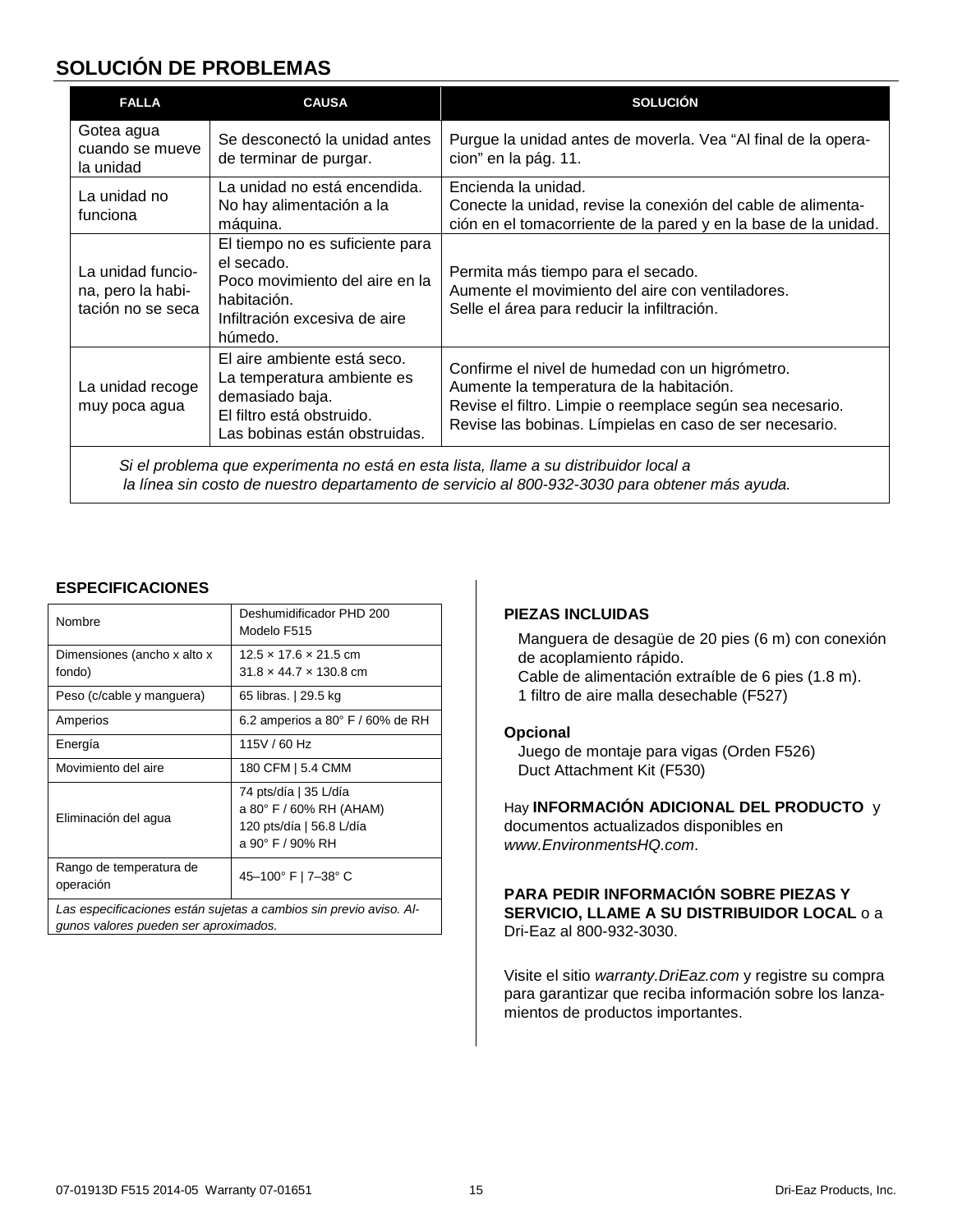

# **Manuel du propriétaire Déshumidificateur PHD 200**

**Modèle F515**

**DRI-EAZ PRODUCTS, INC.**  15180 Josh Wilson Road, Burlington, WA 98233 Téléphone : 800-932-3030 Fax : 360-757-7950 *www.EnvironmentsHQ.com*

**Le déshumidificateur Dri-Eaz® PHD 200 réduit l'humidité dans des environnements clos en éliminant la vapeur d'eau de l'air. Le déshumidificateur le PHD 200 est idéal pour vide sanitaire séchage, contrôle de l'humidité et d'autres applications nécessitant déshumidification haute performance. (Non destiné à des professionnels des dégâts d'eau restauration.)**

*Brevets : http://www.LBpatents.com*

# LIRE ET CONSERVER CES INSTRUCTIONS

# AVERTISSEMENT

**Bien lire et comprendre le manuel avant l'utilisation.**



**AVERTISSEMENT! Ne jamais altérer ou modifier d'aucune façon votre PHD 200. Utilisez uniquement des pièces de rechange autorisées par Dri-Eaz. Les modifications ou l'utilisation de pièces non approuvées pourraient créer un danger et annulera votre garantie. Pour obtenir de l'assistance, contactez votre distributeur Dri-Eaz agréé.**

**AVERTISSEMENT! Risque de choc électrique, pales de ventilateur en rotation, surface chaude. Débrancher l'appareil avant d'ouvrir le couvercle pour le nettoyage ou l'entretien.**

**AVERTISSEMENT! L'unité doit être mise à la terre.**

- Garder le moteur et le câblage sec. Garder hors de l'eau stagnante et ne pas installer dans une zone susceptible à l'intrusion d'eau. Ne pas exposer à la pluie, l'eau ou la neige.
- Insérer la fiche à trois broches du cordon d'alimentation dans une prise électrique appropriée mise à la terre. Ne pas utiliser un adaptateur. Ne jamais couper la troisième broche.
- Ne pas utiliser une rallonge.
- Pour réduire le risque d'incendie ou de choc électrique, ne pas utiliser cet appareil avec un dispositif de contrôle de la vitesse à semi-conducteurs.

#### **RISQUE D'INCENDIE**

• Tenir à l'écart des flammes nues et des sources de chaleur.

• Ne pas entreposer et ne pas utiliser d'essence ni d'autres vapeurs, solvants, diluants ou autres matériaux inflammables près de cet appareil.

#### **AVERTISSEMENT! Débrancher l'appareil avant le nettoyage ou l'entretien.**

- Éteindre l'appareil et le débrancher avant de le soulever ou de le déplacer.
- Manipuler l'appareil avec précaution. Faire toujours fonctionner l'appareil sur une surface plane et stable. Ne pas laisser tomber l'appareil et ne pas le placer où il pourrait tomber. Un mauvais traitement peut endommager l'appareil et créer une condition dangereuse ou annuler la garantie.
- Inspecter le cordon d'alimentation avant l'utilisation. Si le cordon est endommagé, ne pas l'utiliser. Toujours saisir la fiche (pas le cordon) pour débrancher.
- L'appareil doit être branché sur un circuit 115V/60 Hz protégé par un disjoncteur différentiel de fuite à la terre (DDFT).
- Ne pas tenter de réparer l'appareil. Pour les centres de service autorisés, appeler Dri-Eaz au 800- 932-3030.

# **AVANT DE COMMENCER**

#### **Enregistrement de la garantie**

Visitez warranty.drieaz.com pour enregistrer votre achat. L'enregistrement nous permet de mieux vous aider à utiliser, entretenir ou réparer votre appareil et de vous contacter si nécessaire lorsque nous avons des informations de sécurité importantes concernant votre produit Dri-Eaz. Si vous constatez qu'une réparation est nécessaire, munissez-vous du modèle de votre appareil, du numéro de série et de la preuve d'achat originale avant d'appeler votre distributeur afin d'obtenir une autorisation de retour de matériel (RMA).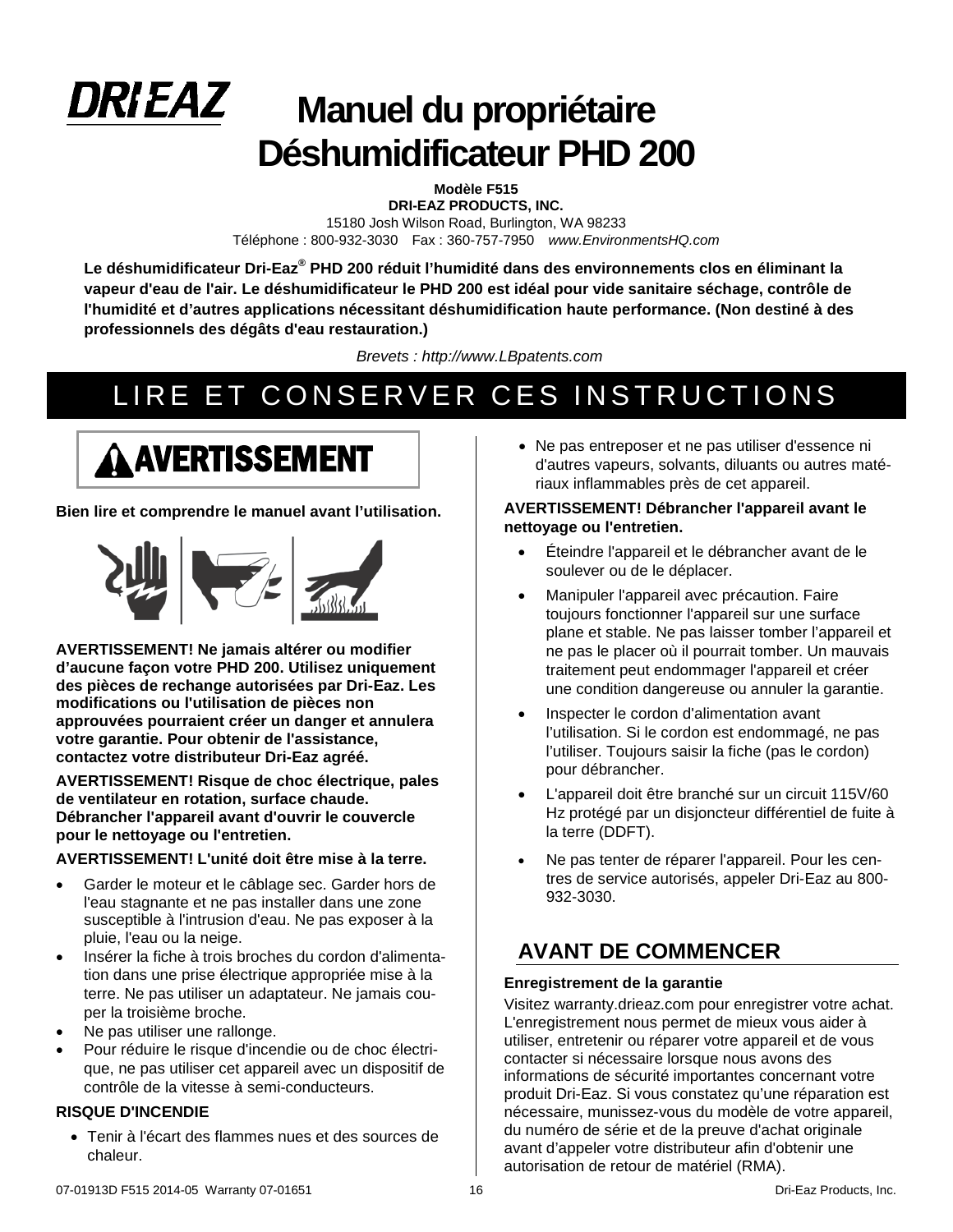# **INTRODUCTION**

Le déshumidificateur PHD 200 réduit l'humidité dans des environnements structurels clos en éliminant la vapeur d'eau de l'air. Lorsqu'il est utilisé de façon approprié, il peut aider à sécher les matériaux structurels humides, les matériaux d'isolation, et le contenu, et à maintenir un niveau d'humidité sain. L'utilisation du PHD 200 peut également empêcher des dommages secondaires causés par une humidité élevée.

#### **Comment fonctionne le PHD 200**

Le réfrigérant déshumidificateur PHD 200 utilise un ventilateur pour aspirer l'air humide à l'intérieur et le condense pour le transformer en eau qui s'accumule sur un plateau et qui est automatiquement pompée à travers d'un tuyau de vidange. Le PHD 200 est préréglé pour maintenir automatiquement un niveau d'humidité relative de 50%. Pour modifier ce paramètre, voir «Mode Humidistat" ci-dessous. Remarque: l'unité s'éteint automatiquement en dessous de 40% d'humidité relative.

#### **Caractéristiques :**

- Hygrostat automatique qui permet de fixer et maintenir le niveau d'humidité désiré.
- Poignées encastrées pour faciliter l'emplacement dans des espaces confinés.
- Fonctionnement silencieux et faible consommation d'énergie.

# **COMMANDES ET MODE D'EMPLOI**

## **Placer l'appareil en position horizontale**

*AVIS :* **Toujours stocker, transporter et utiliser l'appareil en position horizontale. Si l'appareil a été placé en position verticale, le retourner à la position horizontale et le laisser se reposer pendant au moins 30 minutes avant de l'allumer.** 

## **Positionnement du déshumidificateur**

Pour de meilleurs résultats, placer le déshumidificateur dans un espace clos. Placez votre déshumidificateur à l'écart de toute obstruction et de tout ce qui pourrait bloquer la circulation d'air d'entrée et de sortie de l'appareil. Pour plus d'informations sur la création d'un environnement de séchage optimal, contacter Dri-Eaz au 800-932-3030.

*CONSEIL :* avant d'installer l'appareil dans un vide sanitaire ou autre endroit difficile à accéder brancher l'appareil et le mettre en marche pendant environ une demi-heure pour assurer le bon fonctionnement.

# **Mettre en place le tuyau de vidange**

La pompe à condensat du PHD 200 se connecte à un tuyau de vidange en matière plastique de 20 pieds (6 m) équipé d'un raccord rapide pour une connexion rapide au tuyau de vidange de l'appareil. Pour mettre en place

**Fig. A : Identification des pièces**



le tuyau, déballer l'ensemble du tuyau et placez l'extrémité libre dans un évier, un drain, un seau ou à l'extérieur - partout où l'eau peut s'écouler en toute sécurité. Connecter l'autre extrémité du tuyau au PHD 200. Si vous utilisez un seau ou un autre récipient pour la collecte de l'eau, le vérifier régulièrement pour éviter les débordements.

*AVIS :* Dérouler et redresser le tuyau de vidange. Ne laisser aucune partie du tuyau enroulée et ne pas placer l'extrémité du tuyau supérieur à plus de 3 pieds (1 mètres) au-dessus du fond de l'appareil. Vérifier également s'il existe des plis ou autres obstacles susceptibles de limiter le débit d'eau. Les obstructions peuvent causer des débordements.

# **Brancher le cordon électrique**

Le PHD 200 doit être branché dans une prise de 115 volts protégée par DDFT évaluée au moins à 15 ampères. Toujours brancher le cordon fermement d'abord dans l'appareil unité, puis brancher l'autre extrémité dans une prise de courant appropriée. **Écran de démarrage et modes d'affichage normaux** Lorsque l'appareil est branché à une prise secteur, l'affichage du panneau de commande affichera brièvement une série d'affichages. Cela fait partie de la procédure d'autodiagnostic de l'appareil et aucune intervention de l'utilisateur n'est requise.

### **Allumer l'appareil**

Le panneau de commande sur le déshumidificateur PHD 200 dispose d'un écran et d'un pavé tactile à quatre touches. Appuyer sur le bouton  $\bigcirc$  ON/OFF (Marche/Arrêt) pour allumer l'appareil. L'appareil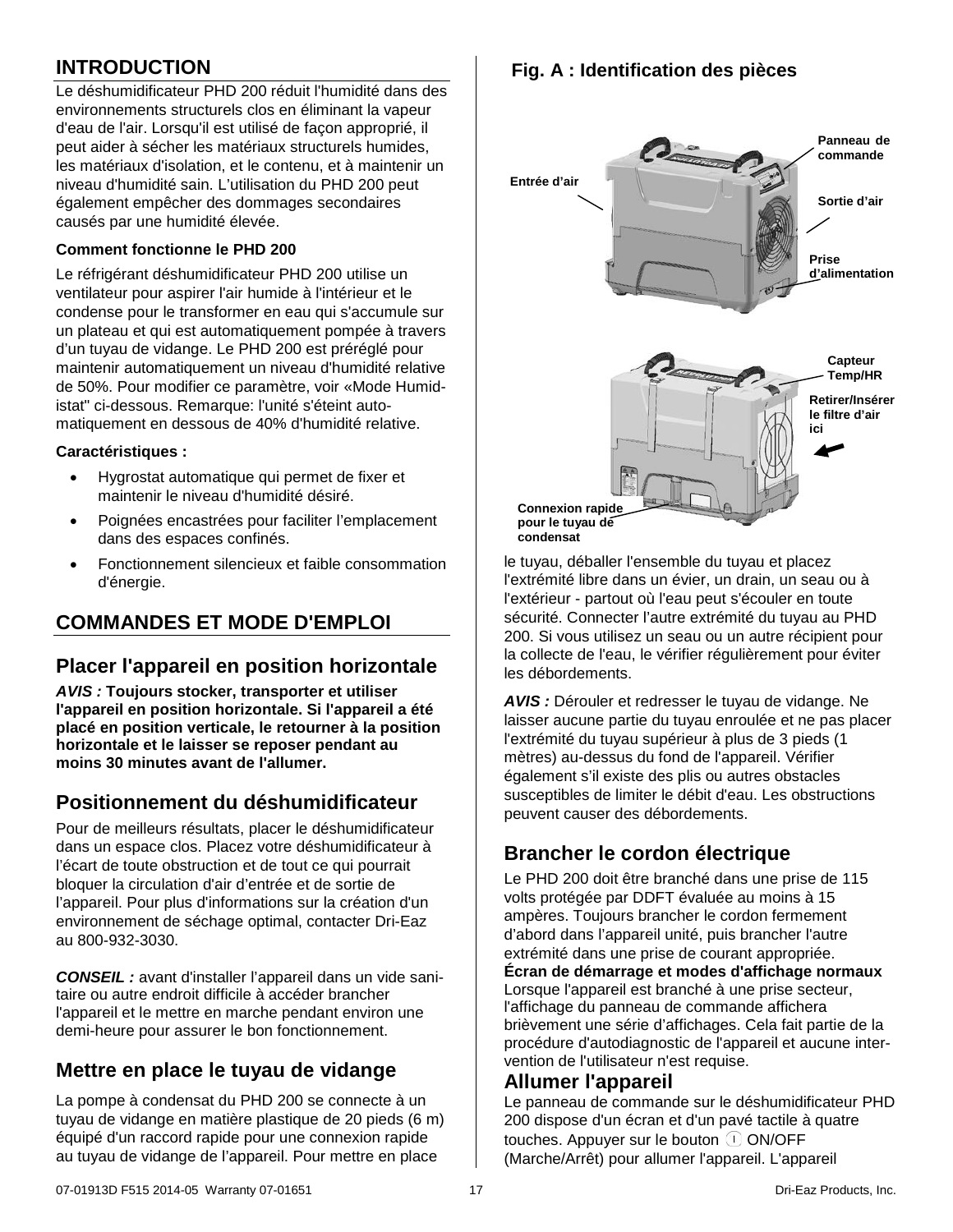commencera à effectuer un compte à rebours pour le démarrage différé du compresseur (jusqu'à soixante secondes) et le processus d'autodiagnostic. Une fois le compte à rebours pour le démarrage différé du compresseur et le processus d'autodiagnostic terminés, l'écran passe en **mode d'affichage normal**.

#### **UNIT ON 00 HRS**

#### **INLET 00°F / INLET 00%**

La **première ligne** de l'écran affiche le nombre total d'heures de fonctionnement de l'appareil. Cette valeur peut être remise à zéro pour faire le suivi des heures de travail (voir «Remise à zéro des heures de travail » cidessous). La **deuxième ligne** de l'affichage alterne entre la température de l'air d'entrée et l'humidité de l'air d'entrée.

#### **Menu des paramètres utilisateur**

L'utilisateur peut modifier certains paramètres d'affichage ainsi que les Informations système. Ces éléments sont accessibles en appuyant sur DISPLAY MENU. Chaque pression sur la touche affiche le paramètre suivant. Lorsque vous atteignez le paramètre que vous souhaitez régler, appuyez sur  $\odot$  MENU SE-LECTION pour augmenter la valeur. Appuyez  $\Box$  DIS-



PLAY MENU de nouveau pour valider le réglage et redémarrer le cycle. Si aucune touche n'est sélectionnée pendant 5 minutes, l'écran se réinitialise et retourne au mode d'affichage normal.

Veuillez noter que seuls les éléments de menu suivis du symbole supérieur à (>) peuvent être réglés.

Tous les paramètres et les modes sont décrits en détail dans le Guide Panneau de commande, ci-dessous.

#### **Messages d'erreur**

Si le système de diagnostics embarqué du PHD 200 découvre un problème, l'appareil affiche un message d'erreur. Voir « Messages système », à la page 7 pour une explication de chaque message.

## **Guide du Panneau de commande**

**ON/OFF**. Appuyer pour allumer ou éteindre l'appareil. Lorsque l'appareil est allumé, l'écran affiche normalement « PLEASE WAIT COMP. DELAY » (Veuillez attendre la fin du compte à rebours) et effectue un compte à rebours pour un maximum de 60 secondes à 0. Ce délai permet aux pressions du réfrigérant à s'égaliser pour faciliter le démarrage. Une fois que le délai de démarrage du compresseur est terminé, l'écran affiche UNIT ON XX HRS (Appareil a fonctionné pendant XX heures) et alterne entre INLET XX °F et INLET XX% (température de l'air d'entrée et l'humidité de l'air d'entrée). REMARQUE : Si aucun compte à rebours pour le compresseur n'est affiché, un délai n'est pas nécessaire et l'appareil commencera à fonctionner immédiatement.

**MENU D'AFFICHAGE.** Appuyer pour faire défiler l'affichage pour des conditions de déshumidification supplémentaires et les paramètres de l'utilisateur. Pour revenir au menu principal, appuyer sur la touche ON/OFF une fois**.**

**SÉLECTION DE MENU.** Appuyer pour modifier les valeurs des paramètres « définis par l'utilisateur ». La touche SÉLECTION DE MENU agit comme la touche UP (ver le haut) pour régler le point de consigne pour le fonctionnement en mode Hygrostat. Voir Menu des paramètres utilisateur (ci-dessous) pour plus de détails.

**PURGE.** Appuyer pour évacuer l'eau du réservoir de la pompe à condensat. L'affichage indique PUMP PURGING (Évacuation) avec un compte à rebours numérique. REMARQUE : En fonctionnement normal, la pompe évacue l'eau automatiquement toutes les 20 minutes, ou lorsque le réservoir est plein.

#### **Modification des paramètres et affichage des informations du système**

Les paramètres d'affichage et les informations système sont accessibles en appuyant sur DISPLAY MENU. Chaque pression de la touche affiche le paramètre suivant (voir liste ci-dessous). Lorsque vous atteignez le paramètre que vous souhaitez régler, appuyez sur  $\odot$ MENU SELECTION pour augmenter la valeur. Appuyez de nouveau sur DISPLAY MENU pour valider le réglage et redémarrer le cycle d'affichage. Si aucune touche n'est sélectionnée pendant 5 minutes, l'écran se réinitialise automatiquement et retourne au mode d'affichage normal.

Veuillez noter que seuls les éléments de menu suivis du symbole supérieur à (>) peuvent être réglés.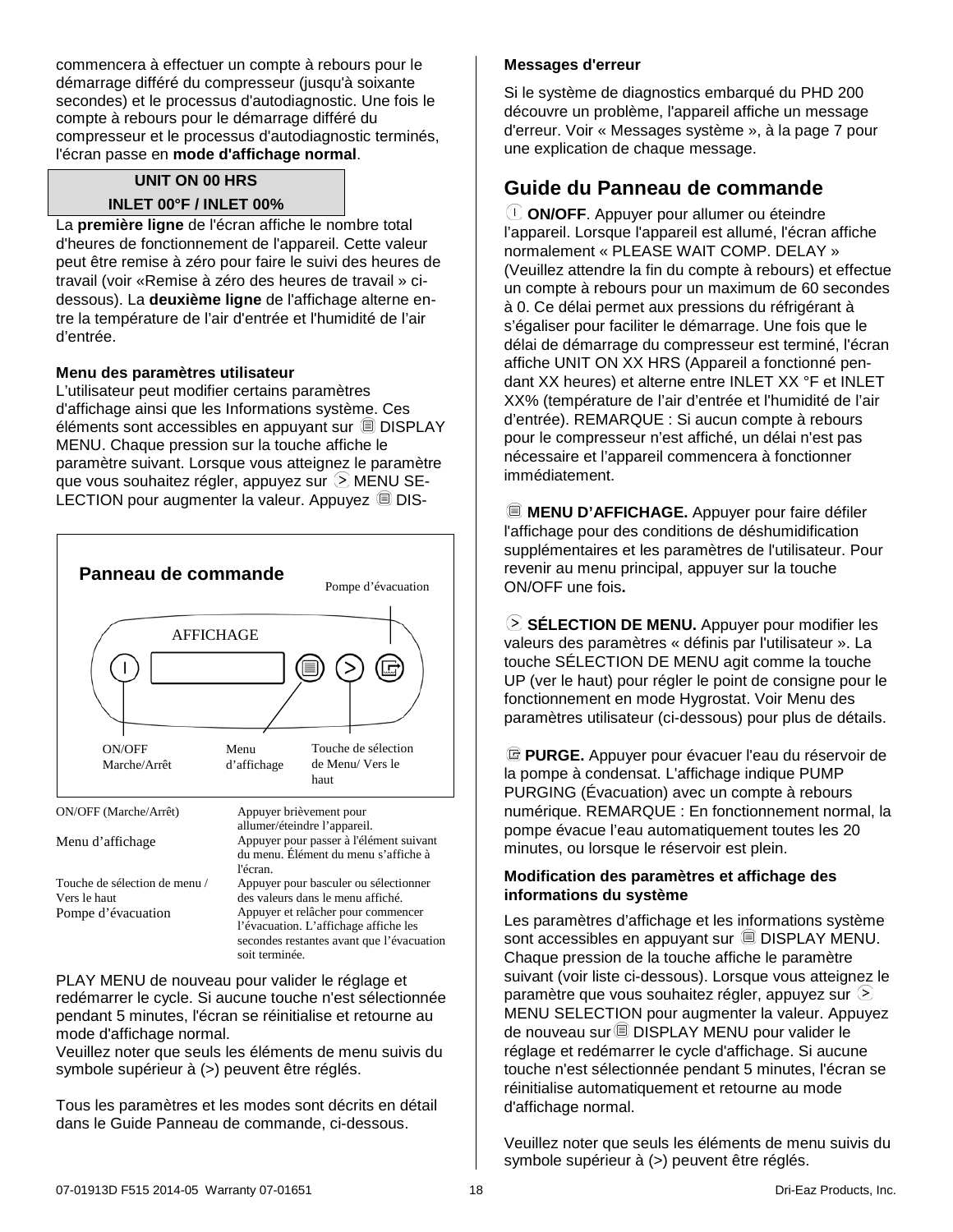#### **JOB HOURS RESET? >**

Appuyer sur  $\odot$  MENU SELECTION pour réinitialiser heures à zéro. REMARQUE : En mode Hygrostat, l'appareil affiche HUMIDISTAT sur la première ligne pendant le fonctionnement normal plutôt que JOB HOURS.

#### **LIFE HOURS 00 HRS**

Affiche le total des heures de fonctionnement de l'appareil. Cette valeur ne peut pas être modifiée.

| <b>INLET</b>      | <b>OUTLET</b>     |
|-------------------|-------------------|
| $00^{\circ} 00\%$ | $00^{\circ} 00\%$ |
|                   |                   |

Affiche la température et l'humidité actuelles de l'air d'entrée et de sortie.

# **Fonctionnement normal**

Le PHD 200 est préréglé pour fonctionner en mode Humidistat à un niveau HR de 50%. Pour modifier ce paramètre, voir les instructions ci-dessous. Remarque: l'unité s'éteint automatiquement en dessous de 40% d'humidité relative.

## **Mode Humidistat**

#### **HUMIDISTAT MODE ON/OFF >**

En mode ON, l'appareil maintiendra l'humidité de consigne (voir ci-dessous). Appuyer sur  $\odot$  MENU SE-LECTION pour basculer entre ON et OFF. REMARQUE : En mode Humidistat, l'appareil affiche HUMIDISTAT sur la première ligne durant le fonctionnement normal plutôt que JOB HOURS.

#### **HUMIDISTAT SETPOINT 00% >**

Fixe le niveau d'humidité lorsque l'appareil est en mode Humidistat. Appuyer sur  $\odot$  MENU SELECTION pour changer la valeur HR (humidité relative). Chaque pression sur la touche augmente la valeur par incréments de 5%, allant jusqu'à 90% HR et recommence de nouveau à 40% HR.

#### **TEMP UNITS F° >**

Affiche l'échelle de température actuelle. Appuyer sur  $\odot$ MENU SELECTION pour sélectionner Fahrenheit ou Celsius.

#### **LANGUAGE ENGLISH >**

Affiche la langue actuelle du panneau d'affichage. Appuyer  $\odot$ sur MENU SELECTION pour sélectionner l'espagnol, l'allemand, le français ou l'anglais.

> **COIL TEMP 00°F**

Affiche la température de la bobine froide (évaporateur)

**SENSOR ID > 00000000**

Cette fonction n'est pas utilisée sur le PHD 200.

**COMPRSSR CURRENT 0.0 A**

Affiche la consommation de courant en ampères du compresseur.

# <span id="page-18-0"></span>**À LA FIN DU TRAVAIL**

Pour réduire les risques de coulées d'eau lors du déplacement de l'appareil, suivez ces étapes supplémentaires pour s'assurer que toute l'eau a été retirée de l'appareil.

*AVIS :* Afin d'assurer que le réservoir de condensat se vide complètement pendant l'évacuation, assurez-vous que l'appareil est placé horizontalement sur une surface plane.

1. Si l'appareil est dans un cycle de dégivrage, attendre que l'appareil retourne au mode de fonctionnement normal avant de procéder. Pour vérifier, examiner le panneau de commande. Le panneau de commande affichera une des opérations suivantes :

*Dégivrage en cours :*

#### **UNIT ON 00 HRS DEFROST XX**

Mode d'affichage lorsque l'appareil est en mode de dégivrage. XX indique les minutes restantes du cycle de dégivrage.

*Séquence d'arrêt*

#### **WAIT FOR DEFROST XX**

Mode d'affichage lorsque l'appareil est en mode de dégivrage et est éteint par l'utilisateur. L'appareil complète le cycle de dégivrage pour supprimer la glace accumulée, puis active la pompe d'évacuation. XX indique les minutes restantes du cycle de dégivrage.

*Affichage normal :*

**UNIT ON 00 HRS INLET XX° F**

Attendre jusqu'à ce que l'écran affiche l'affichage normal avant de procéder.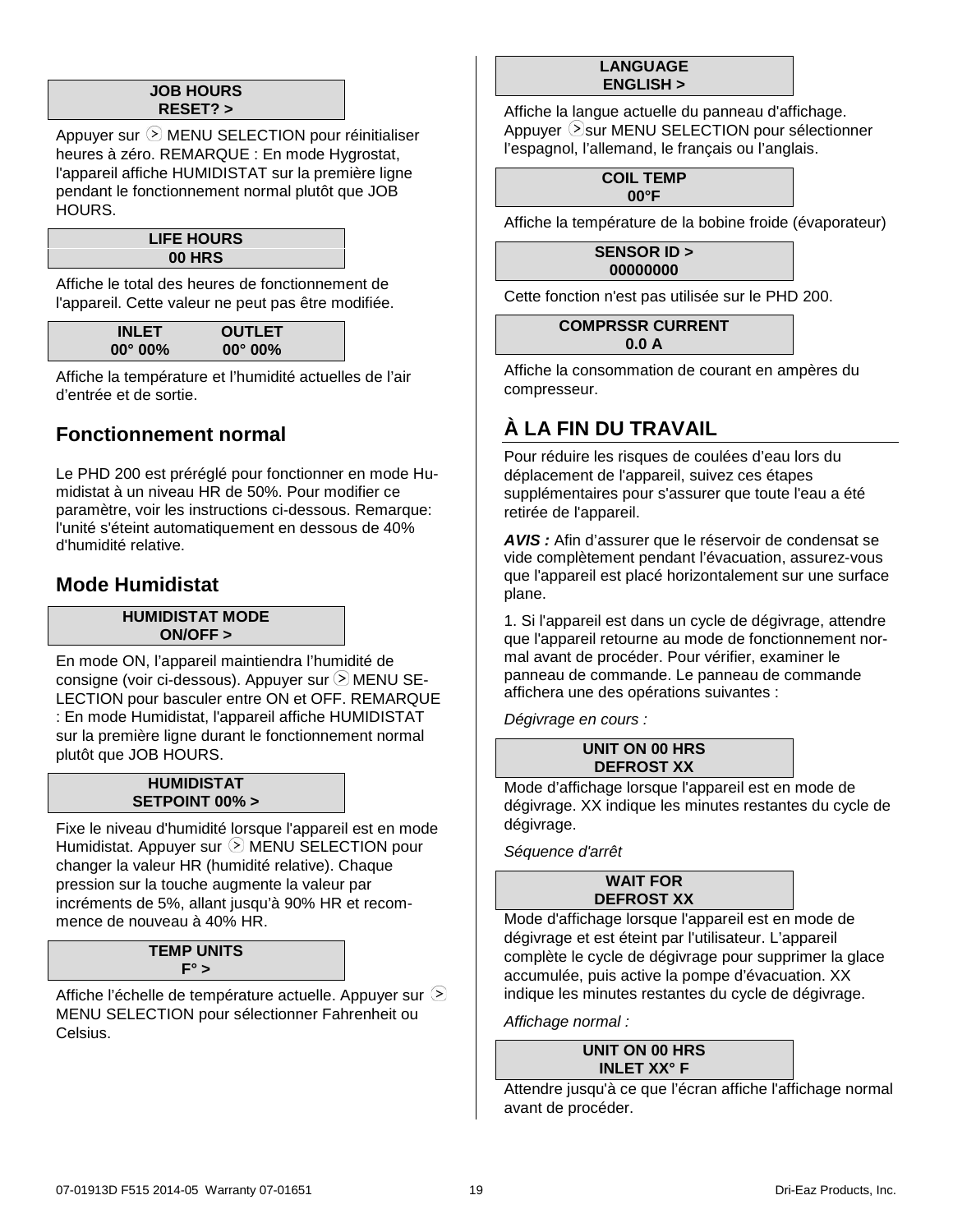2. Secouer doucement la machine afin d'assurer que toute l'eau restante sur les surfaces intérieures tombe dans le réservoir.

3. Appuyer sur la touche **PURGE.** Lorsque le cycle de d'évacuation est terminé, éteindre l'appareil.

4. Retirer le tuyau de vidange externe et l'égoutter soigneusement avant de le ranger.

5. Débrancher le cordon d'alimentation de la prise secteur et de la base de la machine.

# **TRANSPORT ET STOCKAGE**

*AVIS :* Manipuler l'appareil avec précaution. Ne pas faire tomber ou placer l'appareil dans un endroit où il pourrait tomber. Un mauvais traitement peut endommager l'appareil et créer une situation dangereuse ou annuler la garantie.

- Ne pas exposer le panneau de commande à l'humidité, à la neige ou à la pluie.
- Protéger contre le gel.
- Transporter et stocker en toute sécurité afin d'éviter tout impact qui pourrait endommager les parties internes.
- Sécuriser durant le transport afin d'éviter que l'appareil ne glisse et blesse les occupants du véhicule.

# **PROGRAMME D'ENTRETIEN**

**AVERTISSEMENT! RISQUE DE CHOC ÉLECTRIQUE. Débrancher l'appareil avant le nettoyage ou l'entretien.**

**AVERTISSEMENT! Risque de poussière et d'exposition à des contaminants.** L'utilisation d'un masque respiratoire et de gants de protection est recommandée. Si l'appareil a été exposé à des contaminants potentiellement dangereux, bien le nettoyer et le désinfecter avant de le réutiliser.

*AVIS :* L'appareil est équipé de capteurs électroniques sensibles. Protéger les capteurs et leurs fils conducteurs de dommages et ne pas les exposer à l'eau ou à une solution de nettoyage.

#### **Les outils et les fournitures suivantes sont nécessaires pour l'entretien tel que décrit dans ce manuel :**

Tournevis Philips Clé de 10 mm Mèche hexagonale de 6 mm Tourne-écrou ¼ po Chiffons de nettoyage Aspirateur muni d'un filtre HEPA avec brosse douce et buse plate.

#### **Recommandé**

Perceuse sans fil, petit couteau, pince à petite mâchoire, solution de nettoyage de la bobine, solution de nettoyage pour boîtier rotomoulé.

## **Fig. B : Démontage en vue du nettoyage**

**Retirer les 4 vis du boîtier et les deux vis du haut de chaque grille d'entrée et de sortie d'air et soulever le couvercle.**



# **Avant chaque utilisation**

**Inspecter le cordon électrique pour dommages**. Vérifier le cordon pour des coupes, effilochages ou autres dommages. Remplacer le cordon s'il est endommagé.

**Inspecter le filtre.** Le filtre du PHD 200 doit être remplacé lorsque l'accumulation de poussière est visible.

## **Entretien mensuel**

**Inspecter les bobines.** Nettoyer lorsque l'accumulation de poussière est visible. En fonctionnement normal, la poussière peut s'accumuler et restreindre le débit d'air, réduisant ainsi le rendement et provoquant une surchauffe de l'appareil. Utiliser un aspirateur muni d'une brosse et un chiffon doux pour enlever les débris. Prendre soin de ne pas endommager les composants internes.

**Pour maintenir l'apparence,** essuyer les surfaces intérieures et extérieures avec un chiffon humide. Pour un nettoyage en profondeur, un éclat et une protection durable, utiliser un nettoyant intérieur d'automobile.

## **Au besoin**

<span id="page-19-0"></span>**Nettoyer le clapet anti-retour de la pompe et le réservoir.** Si l'appareil affiche le message « ER9 PUMP BLOCKED CHECK PUMP & HOSE » (ER9 pompe bloquée, vérifier la pompe et le tuyau), le clapet antiretour et le réservoir de la pompe peuvent avoir besoin d'être nettoyés. Retirer les grilles et le couvercle comme indiqué sur la figure B. Retirer les vis de la base de la pompe et retirer la pompe. Essuyer le bassin de la pompe avec un chiffon humide. Dévisser le raccord cannelé et le clapet anti-retour et rincer le raccord et le clapet avec de l'eau propre. Réinstaller le raccord cannelé dans la pompe. Ne pas trop serrer. Réinstaller la pompe sur la base. Réinstaller le couvercle et les grilles. Nettoyer les bobines. Avec le couvercle retiré, inspecter les deux bobines. Si vous trouvez de la poussière excessive et des débris, aspirez minutieusement et/ou nettoyez avec un nettoyant de bobine.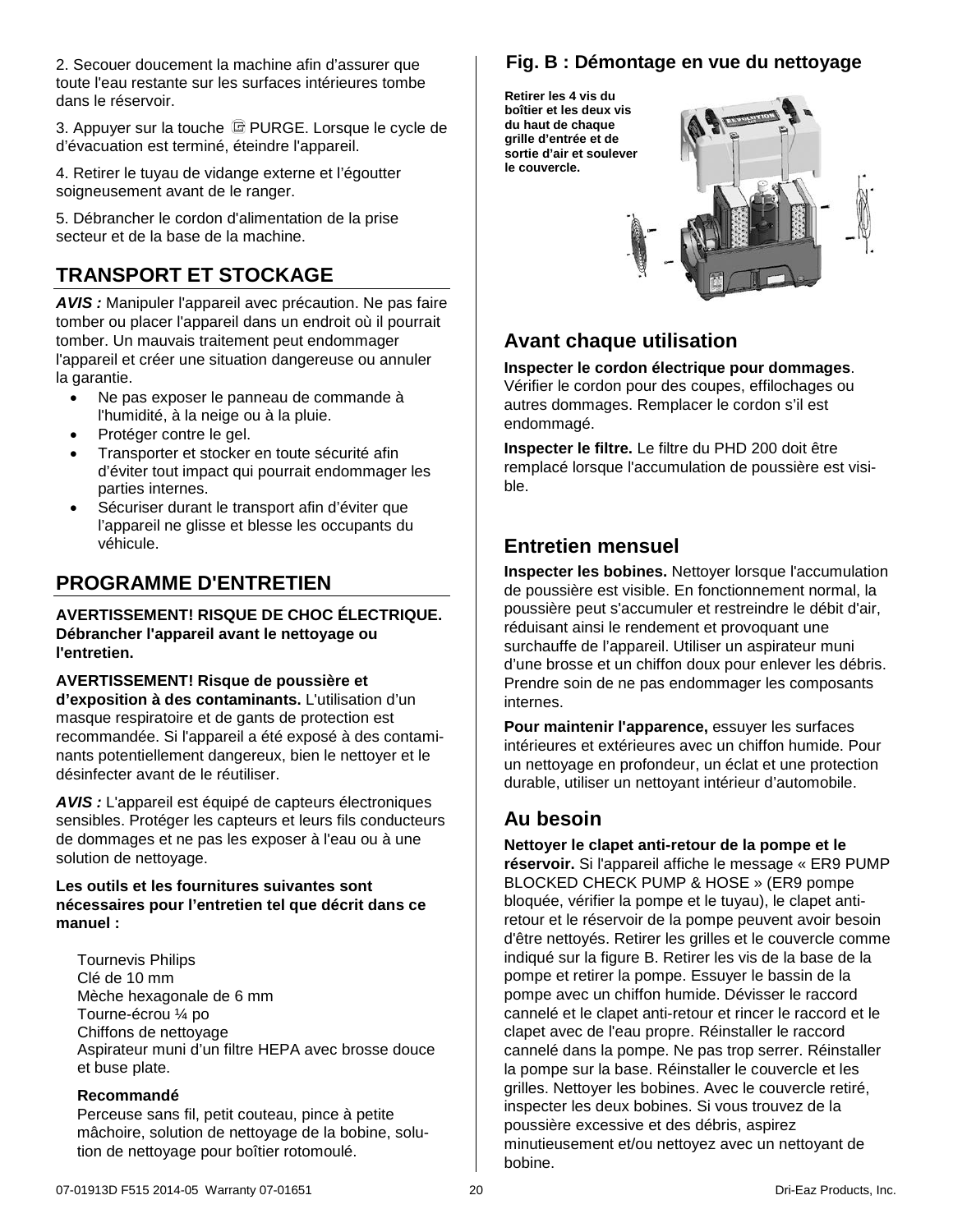## **Les messages système**

Le système de contrôle du PHD 200 surveille en permanence les conditions de fonctionnement interne. Si le système détecte un problème, il créera un message d'erreur (« ER »). Si l'écran affiche un message « ER », débrancher l'appareil, puis le rebrancher. Cette opération généralement a pour but de réinitialiser l'électronique, et l'appareil commencera à fonctionner normalement. Si l'erreur persiste, consulter le tableau d'explication des erreurs et la solution ci-dessous. Si vous n'avez pas réussi à résoudre le problème, contactez votre centre de service agréé ou appeler le service Dri-Eaz au 800-932-3030.

**REMARQUE : Le message « POWER FAILURE » (Panne de courant) n'est pas une erreur système. Lorsque ce message est affiché, cela signifie que l'alimentation secteur à l'appareil a été interrompue puis rétablie. Pour ef**facer le message, appuyez sur la touche  $\odot$  MENU SELECTION.

| MESSAGEDU<br><b>PANNEAU DE</b><br>COMMANDE                                                           | <b>EXPLICATION ET SOLUTION</b>                                                                                                                                                                                                                                                                                              |
|------------------------------------------------------------------------------------------------------|-----------------------------------------------------------------------------------------------------------------------------------------------------------------------------------------------------------------------------------------------------------------------------------------------------------------------------|
| <b>ER1 CONTACT SERVICE</b><br><b>CENTER</b>                                                          | Erreur de tension d'alimentation. S'assurer que l'appareil est branché à une prise<br>électrique CA appropriée et que le circuit ne soit pas surchargé. Si l'alimentation est<br>correcte, il se peut que le panneau de commande électronique doive être remplacé. Si<br>l'erreur persiste, contacter le centre de service. |
| <b>ER2 CONTACT SERVICE</b><br><b>CENTER</b>                                                          | Erreur du panneau de commande. il se peut que le panneau de commande<br>électronique doive être remplacé. Si l'erreur persiste, contacter le centre de service.                                                                                                                                                             |
| <b>ER3 CONTACT SERVICE</b><br><b>CENTER</b>                                                          | L'appareil est en mode de dégivrage pour trop longtemps. Vérifier que le câble du<br>capteur est bien connecté. Si l'erreur persiste, il se peut que l'ensemble du capteur<br>doive être remplacé, contacter le centre de service.                                                                                          |
| ER4 √ DEFROST SENSOR<br><b>CONNECT</b><br>- autre message -<br>ER4 √ OUTLET SENSOR<br><b>CONNECT</b> | Erreur du capteur. Vérifier que le câble du capteur est bien connecté. Si l'erreur<br>persiste, il se peut que l'ensemble du capteur doive être remplacé, contacter le centre<br>de service.                                                                                                                                |
| ER5 $\sqrt$ SENSOR<br><b>CONNECTION ON BD</b>                                                        | Vérifier que le capteur de Temp/HR d'entrée est bien connecté. Si l'erreur persiste,<br>contacter le centre de service.                                                                                                                                                                                                     |
| <b>ER6 CONTACT</b><br><b>SERVICE CENTER</b>                                                          | Erreur de haute tension. Il se peut que la carte à haute tension doive être remplacée. Si<br>l'erreur persiste, contacter le centre de service.                                                                                                                                                                             |
| ER7 INVALID<br>MODEL SETTING                                                                         | Les paramètres du commutateur DIP du panneau de commande ou la version du<br>micrologiciel peuvent être incorrects. Si l'erreur persiste, contacter le centre de service.<br>Le centre de service peut vous demander de vérifier les paramètres du commutateur<br><b>DIP</b>                                                |
| ER8 BUTTON STUCK √<br><b>ALL BUTTONS</b>                                                             | Appuyer sur chaque touche afin de vérifier le bon fonctionnement. Si une touche ne<br>fonctionne pas, ou si l'erreur persiste, il se peut que la membrane qui recouvre la<br>touche doive être remplacée. Contacter le centre de service.                                                                                   |
| ER9 PUMP BLOCKED √<br><b>CHECK PUMP &amp; HOSE</b>                                                   | Vérifier si le tuyau de vidange a des obstructions. S'il est obstrué, retirer le tuyau de<br>l'appareil et souffler de l'air comprimé à travers. Inspecter et nettoyer le clapet anti-<br>retour de la pompe et le réservoir. Voir « Nettoyer le clapet anti-retour de la pompe et le<br>réservoir », à la page 20.         |